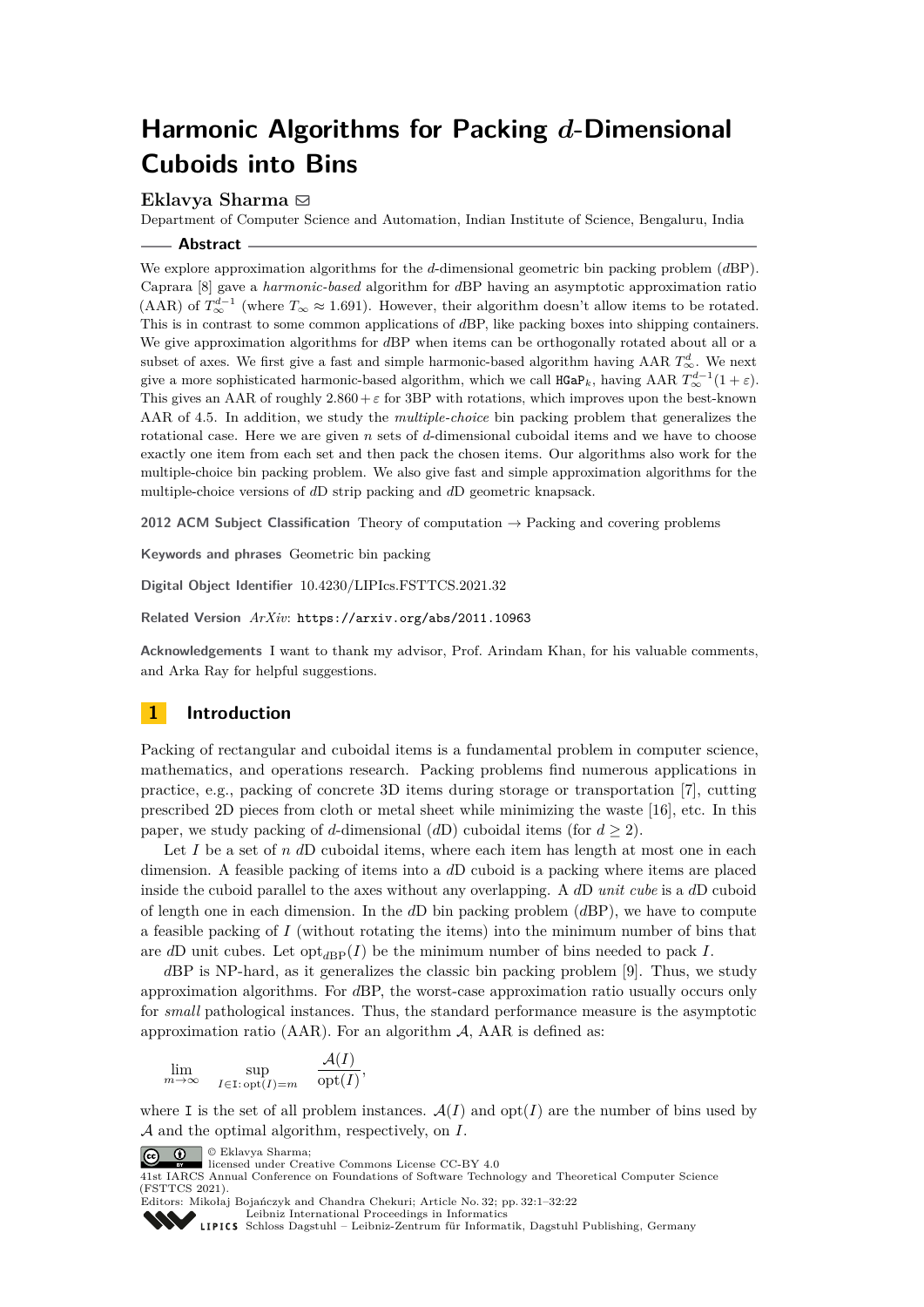#### **32:2 Harmonic Algorithms for Packing** *d***-Dimensional Cuboids**

Coffman et al. [\[10\]](#page-15-4) initiated the study of approximation algorithms for rectangle packing. They studied algorithms such as First-Fit Decreasing Height (FFDH) and Next-Fit Decreasing Height (NFDH). In his seminal paper, Caprara [\[8\]](#page-15-0) devised a polynomial-time algorithm for *d*BP called  $HDH_k$  (Harmonic Decreasing Height), where  $k \in \mathbb{Z}$  is a parameter to the algorithm. HDH<sub>k</sub> has AAR equal to  $T_k^{d-1}$ , where  $T_k$  is a decreasing function of k and  $T_{\infty} := \lim_{k \to \infty} T_k \approx 1.691$ . HDH<sub>k</sub> is based on the harmonic algorithm [\[24\]](#page-16-0) for 1BP.

A limitation of HDH*<sup>k</sup>* is that it does not allow rotation of items. This is in contrast to some real-world problems, like packing boxes into shipping containers  $(d = 3)$ , where items can often be rotated orthogonally, i.e., 90° rotation around all or a subset of axes [\[1,](#page-15-5) [31\]](#page-16-1). Orientation constraints may sometimes limit the vertical orientation of a box to one dimension ("This side up") or to two (of three) dimensions (e.g., long but low and narrow box should not be placed on its smallest surface). These constraints are introduced to deter goods and packaging from being damaged and to ensure the stability of the load. One of our primary contributions is presenting variants of HDH*<sup>k</sup>* that work for generalizations of *d*BP that capture the notion of orthogonal rotation of items.

## **1.1 Prior Work**

For 2BP, Bansal et al. [\[3\]](#page-15-6) obtained AAR of  $T_\infty + \varepsilon$  even for the case with rotations, using a more sophisticated algorithm that used properties of harmonic rounding. Then there has been a series of improvements [\[3,](#page-15-6) [19\]](#page-15-7) culminating with the present best AAR of 1.406 [\[5\]](#page-15-8), for both the cases with and without orthogonal rotations. Bansal et al. [\[6\]](#page-15-9) showed that *d*BP is APX-hard for  $d \geq 2$ , and gave an asymptotic PTAS for *dBP* when all items are *dD* squares.

Closely related to *d*BP is the *d*D strip packing problem (*d*SP), where we have to pack *I* (without rotating the items) into a *d*D cuboid (called a strip) that has length one in the first  $d-1$  dimensions and the minimum possible length (called height) in the  $d<sup>th</sup>$  dimension.

For 2SP, an asymptotic PTAS was given by Kenyon and Rémila [\[22\]](#page-16-2). Jansen and van Stee [\[21\]](#page-16-3) extended this to the case with orthogonal rotations. For 3SP, when rotations are not allowed, Bansal et al. [\[4\]](#page-15-10) gave a harmonic-based algorithm achieving AAR of  $T_{\infty} + \varepsilon$ . Recently, this has been improved to  $1.5 + \varepsilon$  [\[20\]](#page-16-4). Miyazawa and Wakabayashi [\[25\]](#page-16-5) studied 3SP and 3BP when rotations are allowed, and gave algorithms with AAR 2.64 and 4.89, respectively. Epstein and van Stee [\[13\]](#page-15-11) gave an improved AAR of 2.25 and 4.5 for 3SP and 3BP with rotations, respectively. The HDH*<sup>k</sup>* algorithm also works for *d*SP and has an AAR of  $T_k^{d-1}$ . For online *d*BP, there are harmonic-based  $T_{\infty}^d$ -asymptotic-approximation algorithms [\[12,](#page-15-12) [11\]](#page-15-13), which are optimal for *O*(1) memory algorithms.

#### **1.2 Multiple-Choice Packing**

We will now define the *d*D multiple-choice bin packing problem (*d*MCBP). This generalizes *d*BP and captures the notion of orthogonal rotation of items. This perspective will be helpful in designing algorithms for the rotational case. In *dMCBP*, we're given a set  $\mathcal{I} = \{I_1, I_2, \ldots, I_n\}$ , where for each  $j$ ,  $I_j$  is a set of items, henceforth called an *itemset*. We have to pick exactly one item from each itemset and pack those items into the minimum number of bins. See Figure [1](#page-2-0) for an example of 2MCBP.

We can model rotations using multiple-choice packing: Given a set *I* of items, for each item  $i \in I$ , create an itemset  $I_i$  that contains all allowed orientations of *i*. Then the optimal solution to  $\mathcal{I} := \{I_i : i \in I\}$  will tell us how to rotate and pack items in *I*.

Some algorithms for 2D bin packing with rotations assume that the bin is square [\[3,](#page-15-6) [19,](#page-15-7) [5\]](#page-15-8). This assumption holds without loss of generality when rotations are forbidden, because we can scale the items. But if rotations are allowed, this won't work because items  $i_1$  and  $i_2$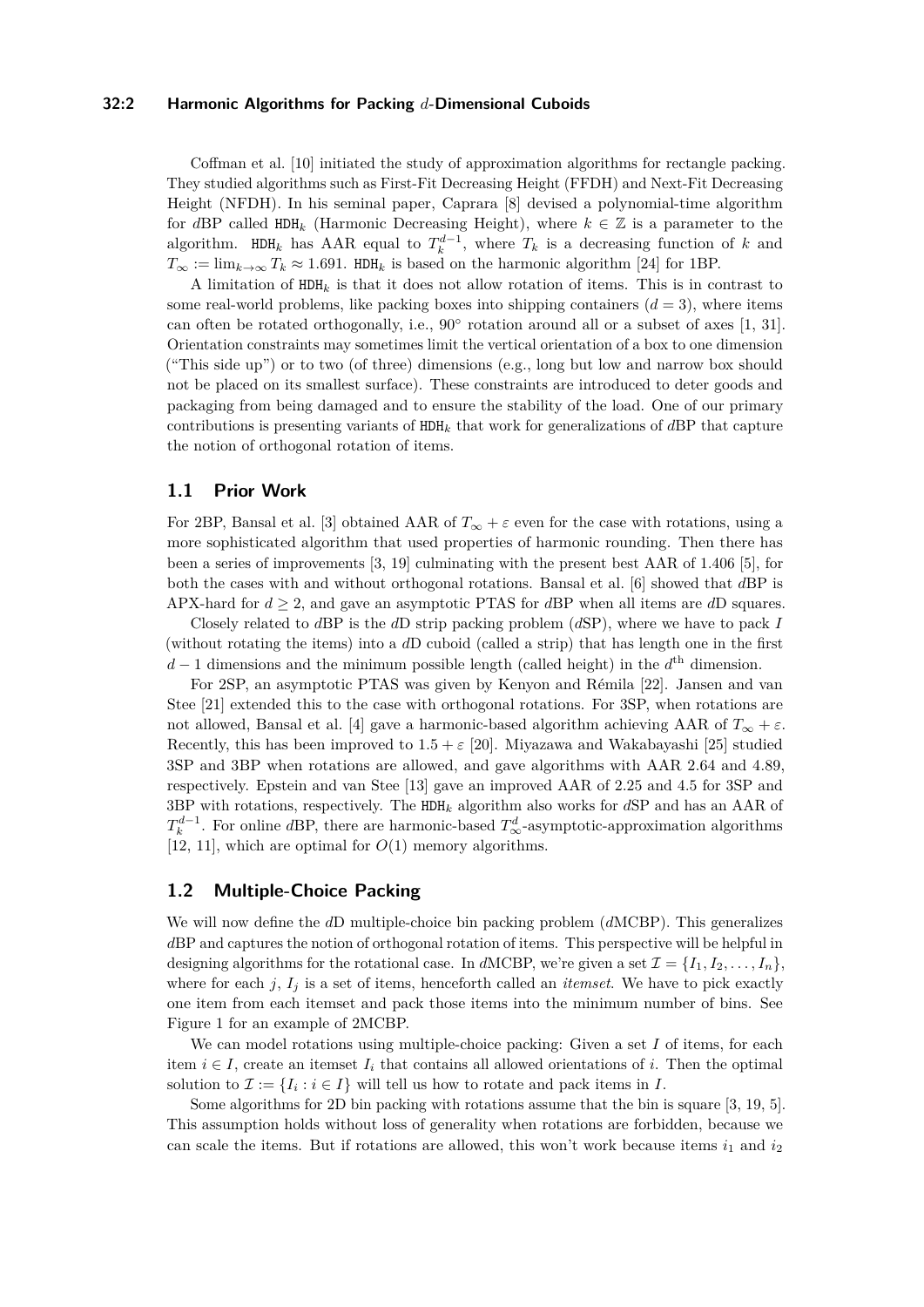<span id="page-2-0"></span>

**Figure 1** 2MCBP example: packing the input  $\mathcal{I} = \{\{1, 2, 3\}, \{4\}, \{5, 6\}, \{7, 8\}, \{9\}\}\$  into two bins. Here items of the same color belong to the same itemset.

that are rotations of each other may stop being rotations of each other after they are scaled. Multiple-choice packing algorithms can be used in this case. For each item  $i \in I$ , we will create an itemset  $I_i$  that contains scaled orientations of  $i$ .

Multiple-choice packing problems have been studied before. Lawler gave an FPTAS for the multiple-choice knapsack problem [\[23\]](#page-16-6). Patt-Shamir and Rawitz gave an algorithm for multiple-choice vector bin packing having AAR *O*(log *d*) and a PTAS for multiple-choice vector knapsack [\[27\]](#page-16-7). Similar notions have been studied in the scheduling of malleable or moldable jobs [\[32,](#page-16-8) [18\]](#page-15-14).

## **1.3 Our Contributions**

After the introduction of the harmonic algorithm for online 1BP by Lee and Lee [\[24\]](#page-16-0), many variants have found widespread use in multidimensional packing problems (both offline and online)  $[8, 3, 4, 2, 12, 11, 17, 28, 29]$  $[8, 3, 4, 2, 12, 11, 17, 28, 29]$  $[8, 3, 4, 2, 12, 11, 17, 28, 29]$  $[8, 3, 4, 2, 12, 11, 17, 28, 29]$  $[8, 3, 4, 2, 12, 11, 17, 28, 29]$  $[8, 3, 4, 2, 12, 11, 17, 28, 29]$  $[8, 3, 4, 2, 12, 11, 17, 28, 29]$  $[8, 3, 4, 2, 12, 11, 17, 28, 29]$  $[8, 3, 4, 2, 12, 11, 17, 28, 29]$  $[8, 3, 4, 2, 12, 11, 17, 28, 29]$  $[8, 3, 4, 2, 12, 11, 17, 28, 29]$  $[8, 3, 4, 2, 12, 11, 17, 28, 29]$  $[8, 3, 4, 2, 12, 11, 17, 28, 29]$  $[8, 3, 4, 2, 12, 11, 17, 28, 29]$  $[8, 3, 4, 2, 12, 11, 17, 28, 29]$  $[8, 3, 4, 2, 12, 11, 17, 28, 29]$  $[8, 3, 4, 2, 12, 11, 17, 28, 29]$ . They are also simple, fast, and easy to implement. For example, among algorithms for 3SP, 2BP and 3BP with practical running time, harmonic-based algorithms provide the best AAR.

In our work, we extend harmonic-based algorithms to *d*MCBP. *d*MCBP subsumes the rotational case for geometric bin packing, and we believe *d*MCBP is an important natural generalization of geometric bin packing that may be of independent interest.

In Section [3,](#page-3-0) we describe ideas from HDH*<sup>k</sup>* [\[8\]](#page-15-0) that help us devise harmonic-based algorithms for *dMCBP*. In Section [4,](#page-5-0) we show an  $O(Nd + nd \log n)$ -time algorithm for *dMCBP*, called  $\texttt{fullh}_k$ , having an AAR of  $T_k^d$ , where *n* is the number of itemsets and *N* is the total number of items across all the *n* itemsets.  $\text{fullh}_k$  is a fast and simple algorithm that works in two stages: In the first stage, we select the *smallest* item from each itemset (we will precisely define *smallest* in Section [4\)](#page-5-0). In the second stage, we pack the selected items into bins using a variant of the HDH*<sup>k</sup>* algorithm.

In Section [5,](#page-6-0) we show an algorithm for *dMCBP*, called  $HGaP_k$ , having an AAR of  $T_k^{d-1}(1+\varepsilon)$ and having a running time of  $N^{O(1/\varepsilon^2)}n^{(1/\varepsilon)^{O(1/\varepsilon)}}+O(Nd+nd\log n)$ . For  $d\geq 3$ , this matches the present best AAR for the case where rotations are forbidden. Also, for large  $k$ , this gives an AAR of roughly  $T_{\infty}^2 \approx 2.860$  for 3D bin packing when orthogonal rotations are allowed, which is an improvement over the previous best AAR of 4*.*5 [\[13\]](#page-15-11), an improvement after fourteen years.

Our techniques can be extended to some other packing problems, like strip packing and geometric knapsack. In Appendix C of the full version of our paper [\[30\]](#page-16-11), we define the *d*D multiple-choice strip packing problem (*d*MCSP) and extend Caprara's HDH*<sup>k</sup>* algorithm [\[8\]](#page-15-0) to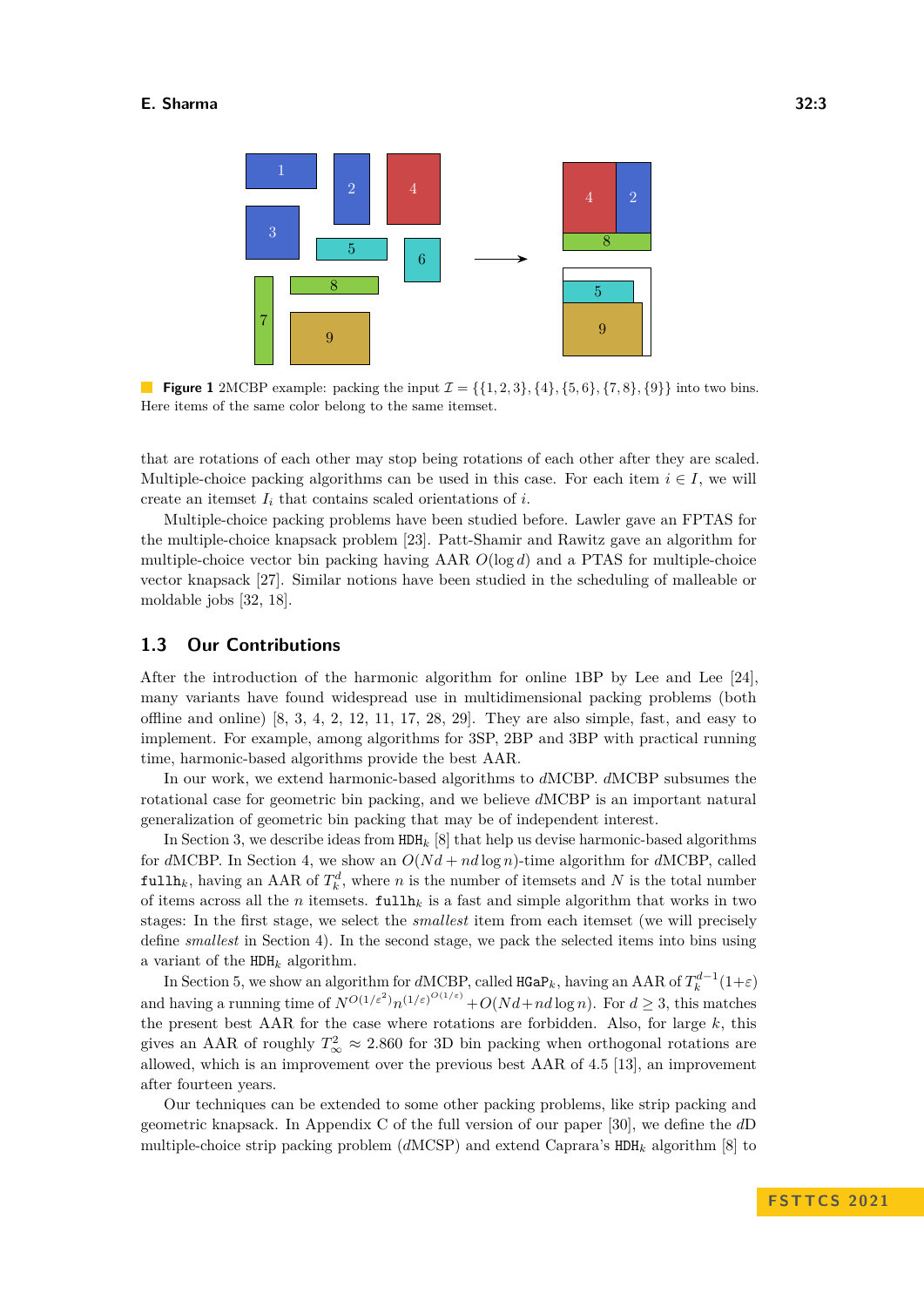*d*MCSP. The algorithm has AAR  $T_k^{d-1}$  and runs in time  $O(Nd + nd \log n)$ , where *n* is the number of itemsets and *N* is the total number of items across all itemsets. In Appendix D of [\[30\]](#page-16-11), we define the *d*D multiple-choice knapsack problem (*d*MCKS), and for any 0 *< ε <* 1, we show an  $O(Nd+N \log N + Nn/\varepsilon + nd \log n)$ -time algorithm that is  $(1-\varepsilon)3^{-d}$ -approximate.

## **2 Preliminaries**

Let  $[n] := \{1, 2, \ldots, n\}$ . For a set *X*, define sum $(X) := \sum_{x \in X} x$ . For an *n*-dimensional vector **v**, define sum(**v**) :=  $\sum_{i=1}^{n}$ **v**<sub>*i*</sub>. For a set  $X \subseteq I$  of items and any function  $f: I \mapsto \mathbb{R}$ ,  $f(X)$  is defined to be  $\sum_{i \in X} f(i)$ , unless stated otherwise.

The length of a *dD* item *i* in the  $j^{\text{th}}$  dimension is denoted by  $\ell_j(i)$ . Define vol(*i*) :=  $\prod_{j=1}^{d} \ell_j(i)$ . For a *d*D cuboid *i*, call the first *d* − 1 dimensions *base dimensions* and call the  $d<sup>th</sup>$  dimension *height*. For a set *I* of items, |*I*| is the number of items in *I*. Let |*P*| denote the number of bins used by a packing *P* of items into bins.

<span id="page-3-2"></span>▶ **Lemma 1.** *Consider the inequality*  $x_1 + x_2 + \ldots + x_n \leq s$ *, where for each*  $j \in [n]$ *,*  $x_j \in \mathbb{Z}_{\geq 0}$ *.* Let *N* be the number of solutions to this inequality. Then  $N = \binom{s+n}{n} \leq (s+1)^n$ .

**Proof.** The proof of  $N = \binom{s+n}{n}$  is a standard result in combinatorics.

To prove  $N \leq (s+1)^n$ , note that we can choose each  $x_i \in \{0, 1, \ldots, s\}$  independently.

## **2.1 Multiple-Choice Packing**

Let  $\mathcal I$  be a set of itemsets. Define flat $(\mathcal I)$  to be the union of all itemsets in  $\mathcal I$ .

Let  $K$  be a set of items that contains exactly one item from each itemset in  $\mathcal I$ . Formally, for each itemset  $I \in \mathcal{I}, |K \cap I| = 1$ . Then *K* is called an *assortment* of *I*. Let  $\Psi(\mathcal{I})$  denote the set of all assortments of  $I$ . In  $d$ MCBP, given an input instance  $I$ , we have to select an assortment  $K \in \Psi(\mathcal{I})$  and output a bin packing of K, such that the number of bins used is minimized. Therefore,  $\mathrm{opt}_{d\mathrm{MCBP}}(\mathcal{I}) = \min_{K \in \Psi(\mathcal{I})} \mathrm{opt}_{d\mathrm{BP}}(K)$ .

## <span id="page-3-0"></span>**3 Important Ideas from the** HDH*<sup>k</sup>* **Algorithm**

In this section, we will describe some important ideas behind the HDH*<sup>k</sup>* algorithm for *d*BP by Caprara [\[8\]](#page-15-0). These ideas are the building blocks for our algorithms for *d*MCBP.

## **3.1 Weighting Functions**

Fekete and Schepers [\[14\]](#page-15-17) present a useful approach for obtaining lower bounds on the optimal solution to bin packing problems. Their approach is based on *weighting functions*.

▶ **Definition 2.**  $g : [0,1] \mapsto [0,1]$  *is a weighting function iff for all*  $m \in \mathbb{Z}_{>0}$  *and*  $x \in [0,1]^m$ *,* 

$$
\sum_{i=1}^{m} x_i \le 1 \implies \sum_{i=1}^{m} g(x_i) \le 1
$$

*(Weighting functions are also called* dual feasible functions *(DFFs)).*

<span id="page-3-1"></span> $\blacktriangleright$  **Theorem 3.** Let I be a set of dD items that can be packed into a bin. Let  $g_1, g_2, \ldots, g_d$ *be weighting functions. For*  $i \in I$ *, define*  $g(i)$  *as the item whose length is*  $g_i(\ell_i(i))$  *in the*  $j<sup>th</sup>$  *dimension, for each*  $j \in [d]$ *. Then*  $\{g(i) : i \in I\}$  *can be packed into a dD bin (without rotating the items).*

Theorem [3](#page-3-1) is proved in Appendix E of [\[30\]](#page-16-11).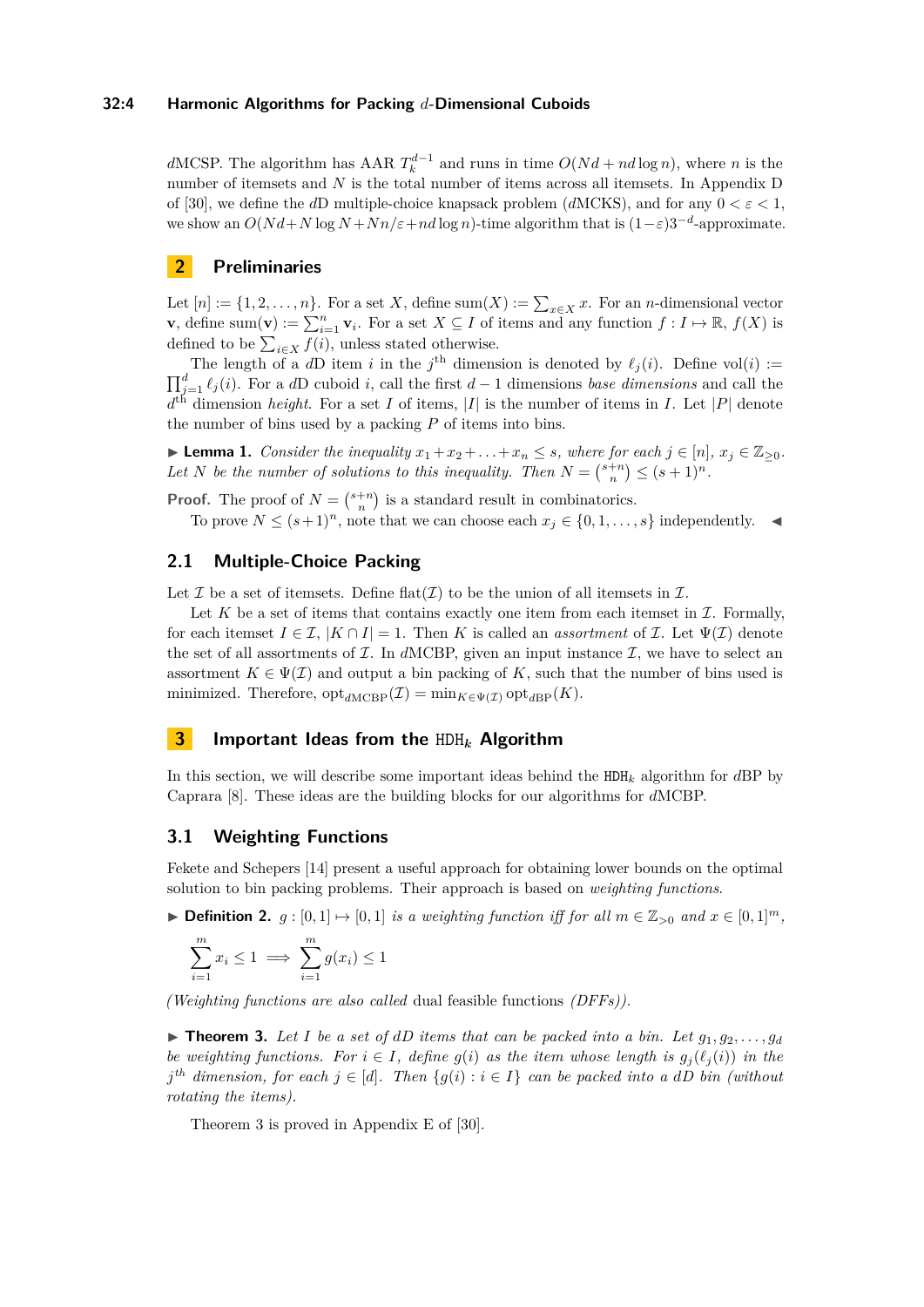## <span id="page-4-2"></span>**3.2 The Harmonic Function**

To obtain a lower-bound on  $opt_{dBP}(I)$  using Theorem [3,](#page-3-1) Caprara [\[8\]](#page-15-0) defined a function  $f_k$ . For an integer constant  $k \geq 3$ ,  $f_k : [0,1] \mapsto [0,1]$  is defined as

$$
f_k(x) := \begin{cases} \frac{1}{q} & x \in \left(\frac{1}{q+1}, \frac{1}{q}\right] \text{ for } q \in [k-1] \\ \frac{k}{k-2}x & x \leq \frac{1}{k} \end{cases}
$$

 $f_k$  was originally defined and studied by Lee and Lee  $[24]$  for their online algorithm for 1BP, except that they used  $k/(k-1)$  instead of  $k/(k-2)$ . Define type<sub>k</sub>: [0, 1]  $\mapsto$  [k] as

$$
type_k(x) := \begin{cases} q & x \in \left(\frac{1}{q+1}, \frac{1}{q}\right] \text{ for } q \in [k-1] \\ k & x \le \frac{1}{k} \end{cases}.
$$

Define  $T_k$  to be the smallest positive constant such that  $H_k(x) := f_k(x)/T_k$  is a weighting function. We call  $H_k$  the *harmonic weighting function*. We can efficiently compute  $T_k$  as a function of *k* using ideas from [\[24\]](#page-16-0). Table [1](#page-4-0) lists the values of  $T_k$  for the first few *k*. It can also be proven that  $T_k$  is a decreasing function of *k* and  $T_\infty := \lim_{k \to \infty} T_k \approx 1.6910302$ .

<span id="page-4-0"></span>**Table 1** Values of *Tk*.

|  |  | $T_k$   3   2   11/6 = 1.83   7/4 = 1.75   26/15 = 1.73   $\approx$ 1.6910302 |  |
|--|--|-------------------------------------------------------------------------------|--|

For a *dD* cuboid *i*, define  $f_k(i)$  to be the cuboid whose length is  $f_k(\ell_j(i))$  in the  $j^{\text{th}}$ dimension, for each  $j \in [d]$ . For a set *I* of *d*D cuboids, let  $f_k(I) := \{f_k(i) : i \in I\}$ . Similarly define  $H_k(i)$  and  $H_k(I)$ . Define type(*i*) to be a *d*-dimensional vector whose  $j^{\text{th}}$  component is type<sub>k</sub> $(\ell_j(i))$ . Note that there can be at most  $k^d$  different values of type $(i)$ . Sometimes, for the sake of convenience, we may express type(*i*) as an integer in  $[k^d]$ .

<span id="page-4-4"></span>▶ **Theorem 4.** For a set of *I* of dD items,  $vol(f_k(I)) \leq T_k^d \cdot opt_{dBP}(I)$ .

**Proof.** Let  $m := \text{opt}_{dBP}(I)$ . Let  $J_j$  be the items in the  $j^{\text{th}}$  bin in the optimal bin packing of *I*. By Theorem [3](#page-3-1) and because  $H_k$  is a weighting function,  $H_k(J_j)$  fits in a bin. Therefore,

$$
\text{vol}(f_k(I)) = \sum_{j=1}^m T_k^d \text{vol}(H_k(J_j)) \le \sum_{j=1}^m T_k^d = T_k^d \text{ opt}_{d\text{BP}}(I).
$$

## <span id="page-4-3"></span>**3.3 The** HDH**-**unit**-**pack*<sup>k</sup>* **Subroutine**

From the  $HDE_k$  algorithm by Caprara [\[8\]](#page-15-0), we extracted out a useful subroutine, which we call  $\texttt{HDH-unit-pack}_k,$  that satisfies the following useful property:

<span id="page-4-1"></span> $\blacktriangleright$  **Property 5.** The algorithm HDH-unit-pack  $k_k^{[t]}(I)$  takes a sequence *I* of *dD* items such that *all items have type t and* vol $(f_k(I - \{\text{last}(I)\})) < 1$  *(here* last(*I*) *is the last item in sequence I*). It returns a packing of *I* into a single dD bin in  $O(nd \log n)$  time, where  $n := |I|$ .

We use  ${\tt HDH-unit-pack}_k$  as a black-box subroutine in our algorithms, i.e.,  ${\tt HDH-unit-pack}_k$ can be replaced by any algorithm that satisfies Property [5.](#page-4-1) See Appendix B of [\[30\]](#page-16-11) for a complete description of  ${\tt HDH-unit-pack}_k$  and proof that it satisfies Property [5.](#page-4-1)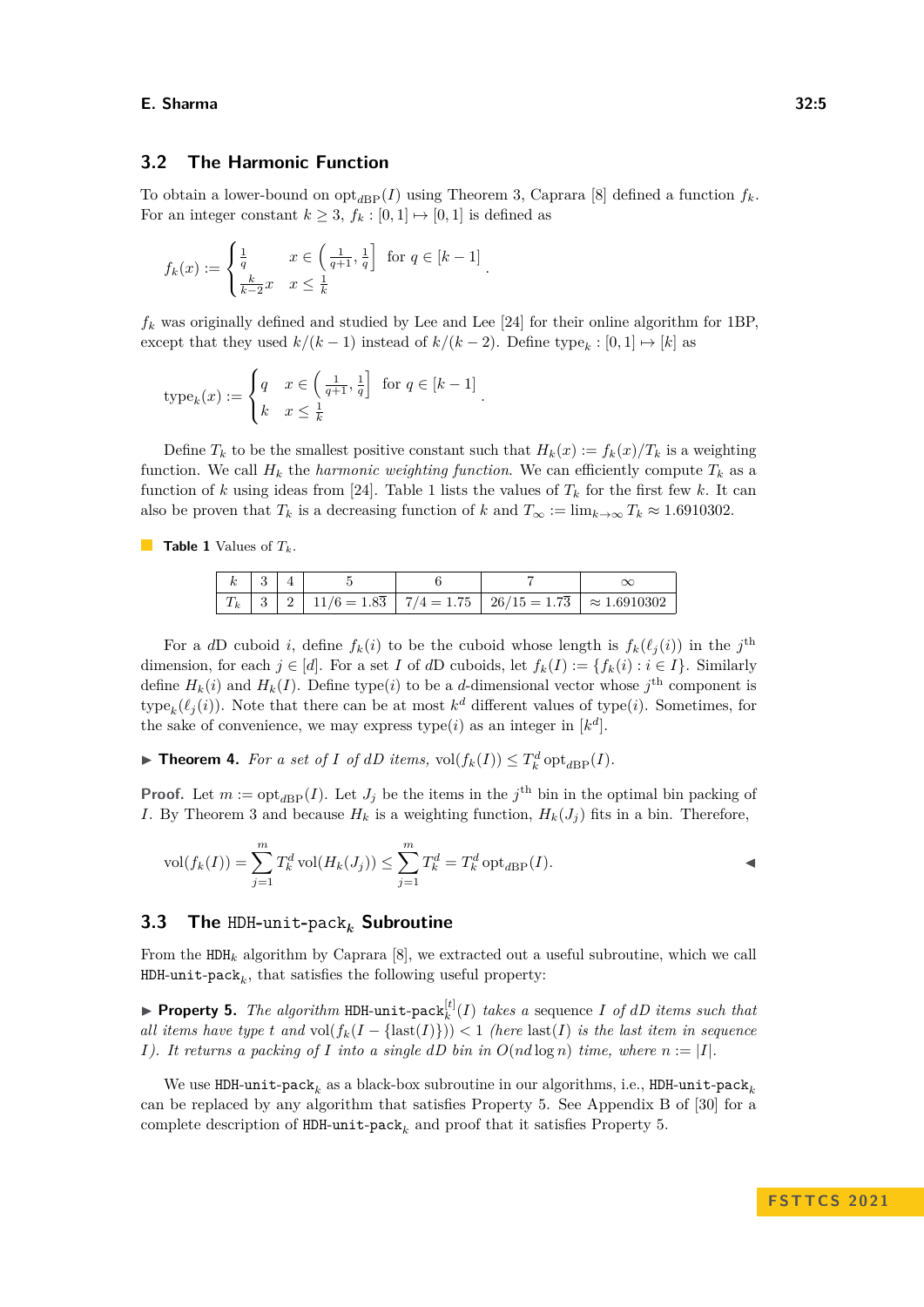#### **32:6 Harmonic Algorithms for Packing** *d***-Dimensional Cuboids**

## <span id="page-5-0"></span>**4 Fast and Simple Algorithm for** *d***MCBP (**fullh*k***)**

We will now describe an algorithm for *d*BP called the *full-harmonic algorithm* (fullh*k*). We will then extend it to *dMCBP*. The fullh<sub>k</sub> algorithm works by first partitioning the items based on their type vector (type vector is defined in Section [3.2\)](#page-4-2). Then for each partition, it repeatedly picks the smallest prefix *J* such that  $vol(f_k(J)) \geq 1$  and packs *J* into a *dD* bin using HDH-unit-pack*<sup>k</sup>* . See Algorithm [1](#page-5-1) for a more precise description of fullh*k*. Note that fullh<sub>k</sub> $(I)$  has a running time of  $O(|I|d \log |I|)$ .

<span id="page-5-1"></span>**Algorithm 1** fullh<sub>*k</sub>*(*I*): Returns a bin packing of *d*D items *I*.</sub>

1: Let *P* be an empty list. 2: **for** each type *t* **do** 3: *I*  $I^{[t]} = \{i \in I : \text{type}(i) = t\}.$  $4:$  while  $|I^{[t]}| > 0$  do 5: Find *J*, the smallest prefix of  $I^{[t]}$  such that  $J = I^{[t]}$  or  $vol(f_k(J)) \geq 1$ . 6:  $B = \text{HDH-unit-pack}_k^{[t]}$  $B = \text{HDH-unit-pack}_k^{[t]}$  $B = \text{HDH-unit-pack}_k^{[t]}$ (*J*). // *B is a packing of J into a dD bin*. 7: Append *B* to the list *P*. 8: Remove *J* from  $I^{[t]}$ . 9: **end while** 10: **end for** 11: **return** the list *P* of bins.

<span id="page-5-2"></span> $\blacktriangleright$  **Theorem 6.** The number of bins used by  $\text{fullh}_k(I)$  is less than  $Q + \text{vol}(f_k(I))$ , where  $Q$ *is the number of distinct types of items (so*  $Q \leq k^d$ *).* 

**Proof.** Let  $I^{[t]}$  be the items in *I* of type *t*. Suppose  $\text{fullh}_k(I)$  uses  $m^{[t]}$  bins to pack  $I^{[t]}$ . For each type *t*, the first  $m^{[t]} - 1$  bins have vol  $\cdot f_k$  at least 1, so  $\text{vol}(f_k(I^{[t]})) > m^{[t]} - 1$ . Therefore, total number of bins used is  $\sum_{t=1}^{Q} m^{[t]} < \sum_{t=1}^{Q} (1 + \text{vol}(f_k(I^{[t]}))) = Q + \text{vol}(f_k(I)).$ 

By Theorems [4](#page-4-4) and [6,](#page-5-2)  $\text{fullh}_k(I)$  uses less than  $Q + T_k^d \text{ opt}_{dBP}(I)$  bins.

▶ **Theorem 7.** Let *I* be a dMCBP instance. Let  $\widehat{K} := \{ \operatorname{argmin}_{i \in I} \operatorname{vol}(f_k(i)) : I \in \mathcal{I} \}$ , i.e.,  $\widehat{K}$ *is the assortment obtained by picking from each itemset the item i having the minimum value of* vol $(f_k(i))$ . Then the number of bins used by  $\text{fullh}_k(\hat{K})$  is less than  $Q + T_k^d \text{ opt}_{dMCBP}(\mathcal{I})$ , *where Q is the number of distinct types of items in*  $\text{flat}(\mathcal{I})$  *(so*  $Q \leq k^d$ ).

**Proof.** Let  $K^*$  be the assortment in an optimal packing of  $\mathcal{I}$ . So,  $\text{vol}(f_k(\widehat{K})) \leq \text{vol}(f_k(K^*))$ . By Theorems [4](#page-4-4) and [6,](#page-5-2) the number of bins used by  $\text{fullh}_k(\hat{K})$  is less than

 $Q + vol(f_k(\widehat{K})) \le Q + vol(f_k(K^*)) \le Q + T_k^d \operatorname{opt}_{d\text{BP}}(K^*) = Q + T_k^d \operatorname{opt}_{d\text{MCBP}}(\mathcal{I}).$ 

We can compute  $\widehat{K}$  in  $O(Nd)$  time and  $\text{fullh}_k(\widehat{K})$  in  $O(nd \log n)$  time, where  $N :=$  $|\text{flat}(\mathcal{I})|, n := |\mathcal{I}|.$  So, we get an  $O(Nd + nd \log n)$ -time *d*MCBP algorithm having AAR  $T_k^d$ .

## <span id="page-5-3"></span>**4.1** *d***BP with Rotations**

As mentioned before, we can solve the rotational version of *d*BP by reducing it to *d*MCBP. Specifically, for each item *i* in the *d*BP instance, we create an itemset containing all orientations of *i*, and we pack the resulting *d*MCBP instance using fullh*k*. Since an item can have up to *d*! allowed orientations, this can take up to  $O(nd! + nd \log n)$  time. Hence, the running time is large when *d* is large. However, we can do better for some special cases.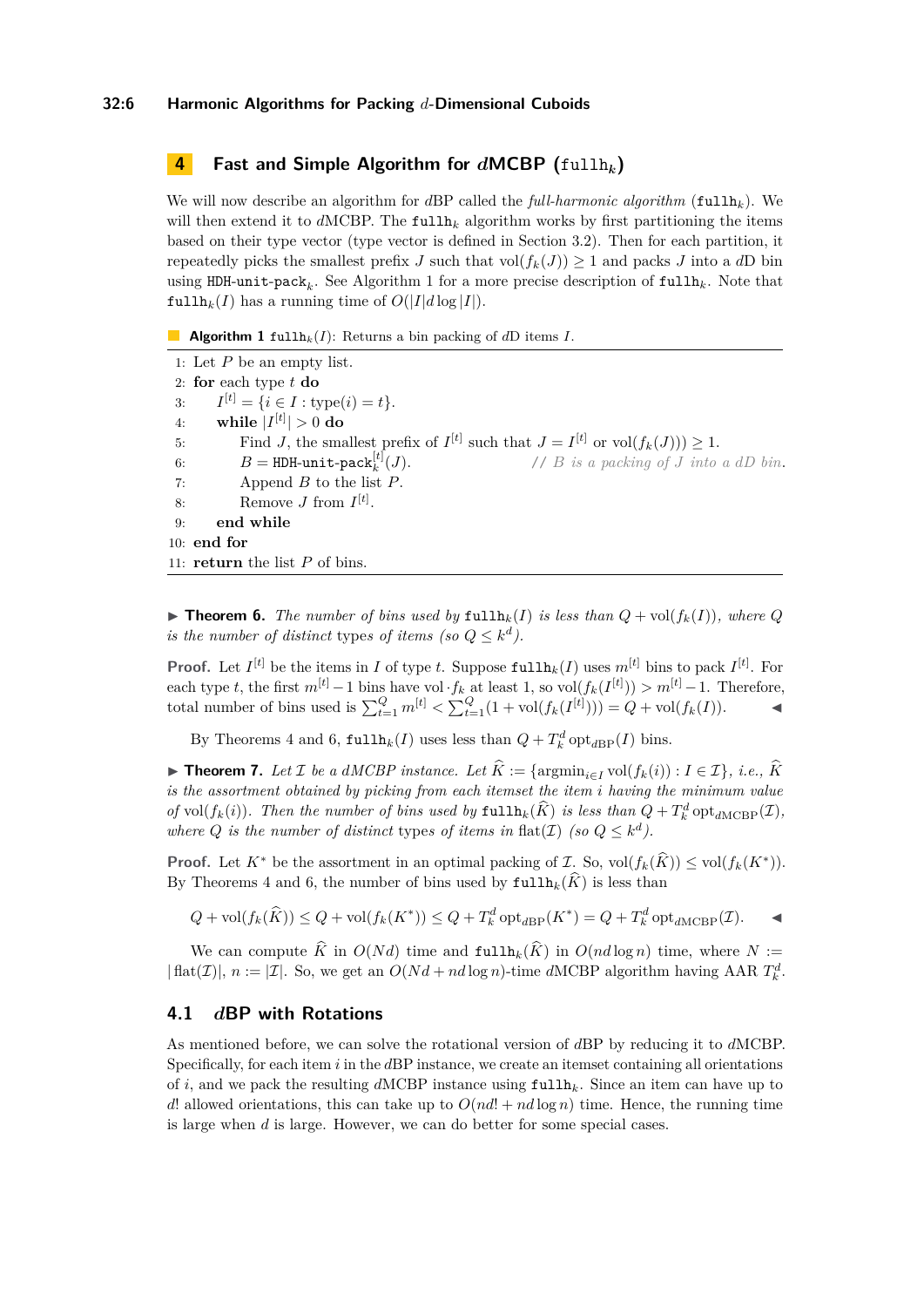When the bin has the same length in each dimension, then for any item *i*, vol $(f_k(i))$  is independent of how we orient *i*. Hence, we can orient the items *I* arbitrarily and then pack them using  $\text{fullh}_k$  in  $O(nd \log n)$  time.

Suppose there are no orientation constraints, i.e., all *d*! orientations of each item are allowed. Let  $L_j$  be the length of the bin in the  $j^{\text{th}}$  dimension, for each  $j \in [d]$ . To use fullh<sub>k</sub> to pack *I*, we need to find the best orientation for each item  $i \in I$ , i.e., we need to find a permutation  $\pi$  for each item *i* such that  $\prod_{j=1}^{d} f_k(\ell_{\pi_j}(i)/L_j)$  is minimized. This can be formulated as a maximum-weight bipartite matching problem on a graph with *d* vertices in each partition: for every  $u \in [d]$  and  $v \in [d]$ , the edge  $(u, v)$  has a non-negative weight of  $-\log(f_k(\ell_u(i)/L_v))$ . So, using the Kuhn-Munkres algorithm [\[26\]](#page-16-12), we can find the best orientation for each item in  $O(d^3)$  time. Hence, we can pack *I* using fullh<sub>k</sub> in  $O(nd^3 + nd \log n)$  time.

## <span id="page-6-0"></span>**5 Better Algorithm for** *d***MCBP (**HGaP*k***)**

Here we describe a  $T_k^{d-1}(1+\varepsilon)$ -asymptotic-approximate algorithm for *dMCBP* based on HDH*<sup>k</sup>* and Lueker and Fernandez de la Vega's APTAS for 1BP [\[15\]](#page-15-18). We call our algorithm *Harmonic Guess-and-Pack* ( $\text{HGaP}_k$ ). This improves upon  $\text{fullh}_k$  that has AAR  $T_k^d$ .

► Definition 8. For a dD item i, let  $h(i) := \ell_d(i)$ ,  $w(i) := \prod_{j=1}^{d-1} f_k(\ell_j(i))$  and  $a(i) := w(i)h(i)$ . Let round(*i*) be a rectangle of height  $h(i)$  and width  $w(i)$ . For a set X of dD items, define  $w(X) := \sum_{i \in X} w(i)$  and  $\texttt{round}(X) := \{\texttt{round}(i) : i \in X\}.$ 

For any  $\varepsilon > 0$ , the algorithm  $\text{HGap}_k(\mathcal{I}, \varepsilon)$  returns a bin packing of  $\mathcal{I}$ , where  $\mathcal{I}$  is a set of *dD* itemsets. HGaP<sub>k</sub> first converts  $\mathcal I$  to a set  $\hat{\mathcal I}$  of 2D itemsets. It then computes  $P_{\text{best}}$ , which is a *structured* bin packing of  $\mathcal{T}$  (we formally define *structured* later). Finally, it uses the algorithm inflate to convert  $P_{\text{best}}$  into a bin packing of the *dD* itemsets  $\mathcal{I}$ , where  $|\text{inflate}(P_{\text{best}})|$  is very close to  $|P_{\text{best}}|$ . See Algorithm [2](#page-6-1) for a more precise description. We show that  $|P_{\text{best}}| \lessapprox T_k^{d-1}(1+\varepsilon)$  opt $(\mathcal{I})$ , which proves that  $\text{HGaP}_k$  has an AAR of  $T_k^{d-1}(1+\varepsilon)$ . This approach of converting items to 2D, packing them, and then converting back to *d*D is very useful, because most of our analysis is about how to compute a structured 2D packing, and a packing of 2D items is easier to visualize and reason about than a packing of *d*D items.

<span id="page-6-1"></span>**Algorithm 2** HGaP<sub>k</sub>( $I, \varepsilon$ ): Returns a bin packing of *dD* itemsets I, where  $\varepsilon \in (0, 1)$ .

1: Let  $\delta := \varepsilon/(2 + \varepsilon)$ . 2:  $\widehat{\mathcal{I}} = \{\text{round}(I) : I \in \mathcal{I}\}\$ 3: Initialize  $P_{\text{best}}$  to null. 4: **for**  $P \in \text{guessShelves}(\widehat{\mathcal{I}}, \delta)$  **do**<br>5:  $\overline{P} = \text{chooseAndPack}(\widehat{\mathcal{I}}, P, \delta)$ 5:  $\overline{P}$  = chooseAndPack( $\widehat{T}$ , *P*,  $\delta$ )<br>6: **if**  $\overline{P}$  is not null and ( $P_{\text{best}}$ ) if  $\overline{P}$  is not null and  $(P_{\text{best}})$  is null or  $|\overline{P}| \leq |P_{\text{best}}|$ ) then 7:  $P_{\text{best}} = \overline{P}$ 8: **end if** 9: **end for** 10: **return** inflate( $P_{\text{best}}$ )

A 2D bin packing is called *shelf-based* if items are packed into *shelves* and the shelves are packed into bins, where a shelf is a rectangle of width 1. See Figure [2](#page-7-0) for an example. A structured bin packing is a shelf-based bin packing where the heights of the shelves satisfy some additional properties (we describe these properties later). The algorithm guessShelves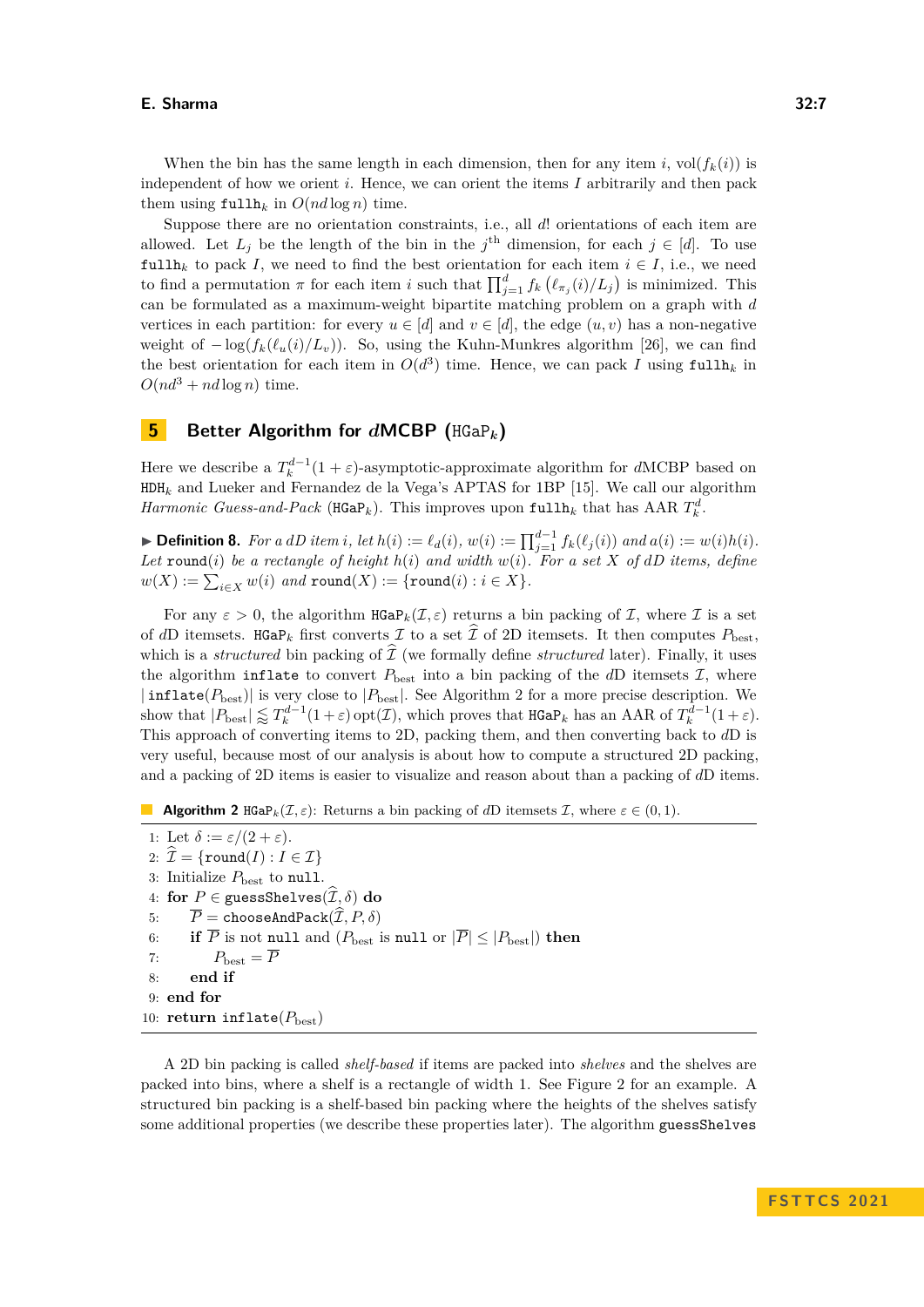#### **32:8 Harmonic Algorithms for Packing** *d***-Dimensional Cuboids**

<span id="page-7-0"></span>repeatedly guesses the number and heights of shelves and computes a structured packing *P* of those shelves into bins. Then for each packing *P*, the algorithm choose AndPack $(\widehat{\mathcal{I}}, P, \delta)$  *tries to* pack an assortment of  $\tilde{\mathcal{I}}$  into the shelves in *P* plus one additional shelf. If chooseAndPack succeeds, call the resulting bin packing  $\overline{P}$ ; else, chooseAndPack returns null.  $P_{\text{best}}$  is the value of  $\overline{P}$  with the minimum number of bins across all guesses by guessShelves.



**Figure 2** An example of shelf-based packing with 3 shelves.

To prove that  $\texttt{HGaP}_k$  has AAR  $T_k^{d-1}(1 + \varepsilon)$ , we show that for some  $P^* \in$  $g$ **uessShelves**( $\widehat{\mathcal{I}}, \delta$ ), we have  $|P^*| \lessapprox T_k^{d-1}(1+\varepsilon)$  opt( $\mathcal{I}$ ) and chooseAndPack( $\widehat{\mathcal{I}}, P^*, \delta$ ) is not null.

We will now precisely define *structured* packing and state the main theorems on  $HGaP_k$ .

## **5.1 Structured Packing**

 $\triangleright$  **Definition 9** (Slicing). *Slicing a 1D item i is the operation of replacing it by items*  $i_1$  *and*  $i_2$ *such that*  $size(i_1) + size(i_2) = size(i)$ *. Slicing a rectangle i using a vertical cut is the operation* of replacing i by two rectangles  $i_1$  and  $i_2$  where  $h(i) = h(i_1) = h(i_2)$  and  $w(i) = w(i_1) + w(i_2)$ . *Slicing i using a horizontal cut is the operation of replacing i by two rectangles*  $i_1$  *and*  $i_2$ *where*  $w(i) = w(i_1) = w(i_2)$  *and*  $h(i) = h(i_1) + h(i_2)$ .

 $▶$  **Definition 10** (Shelf-based  $\delta$ -fractional packing). Let  $\delta \in (0,1)$  be a constant. Let K be a *set of rectangular items. Items in*  $K_L := \{i \in K : h(i) > \delta\}$  *are called "δ-large" and items*  $in K_S := K - K_L$  *are called "δ-small". A*  $\delta$ *-fractional bin packing of*  $K$  *is defined to be a packing of K into bins where items in K<sup>L</sup> can be sliced (recursively) using vertical cuts only, and items in K<sup>S</sup> can be sliced (recursively) using both horizontal and vertical cuts.*

*A* shelf *is a rectangle of width 1 into which we can pack items such that the bottom edge of each item in the shelf touches the bottom edge of the shelf. A shelf can itself be packed into a bin. A δ-fractional bin packing of K is called* shelf-based *iff (all slices of) all items in*  $K_L$  *are packed into shelves, the shelves are packed into the bins, and items in*  $K_S$  *are packed outside the shelves (and inside the bins). Packing of items into a shelf S is called* tight *iff the top edge of some item (or slice) in S touches the top edge of S.*

▶ **Definition 11** (Structured packing)**.** *Let K be a set of rectangles and let P be a packing of empty shelves into bins. Let H be the set of heights of shelves in P (note that H is not a multiset, i.e., we only consider distinct heights of shelves). Then P is called* structured *for*  $(K, \delta)$  *iff*  $|H| \leq [1/\delta^2]$  *and each element in H is the height of some*  $\delta$ *-large item in K.* 

*A shelf-based δ-fractional packing of K is called* structured *iff the shelves in the packing are structured for*  $(K, \delta)$ . Define  $\text{sopt}_{\delta}(K)$  to be the number of bins in the optimal structured *δ-fractional packing of K.*

<span id="page-7-1"></span> $HGaP_k$  relies on the following key structural theorem. We formally prove it in Section [5.5](#page-10-0) and give an outline of the proof here.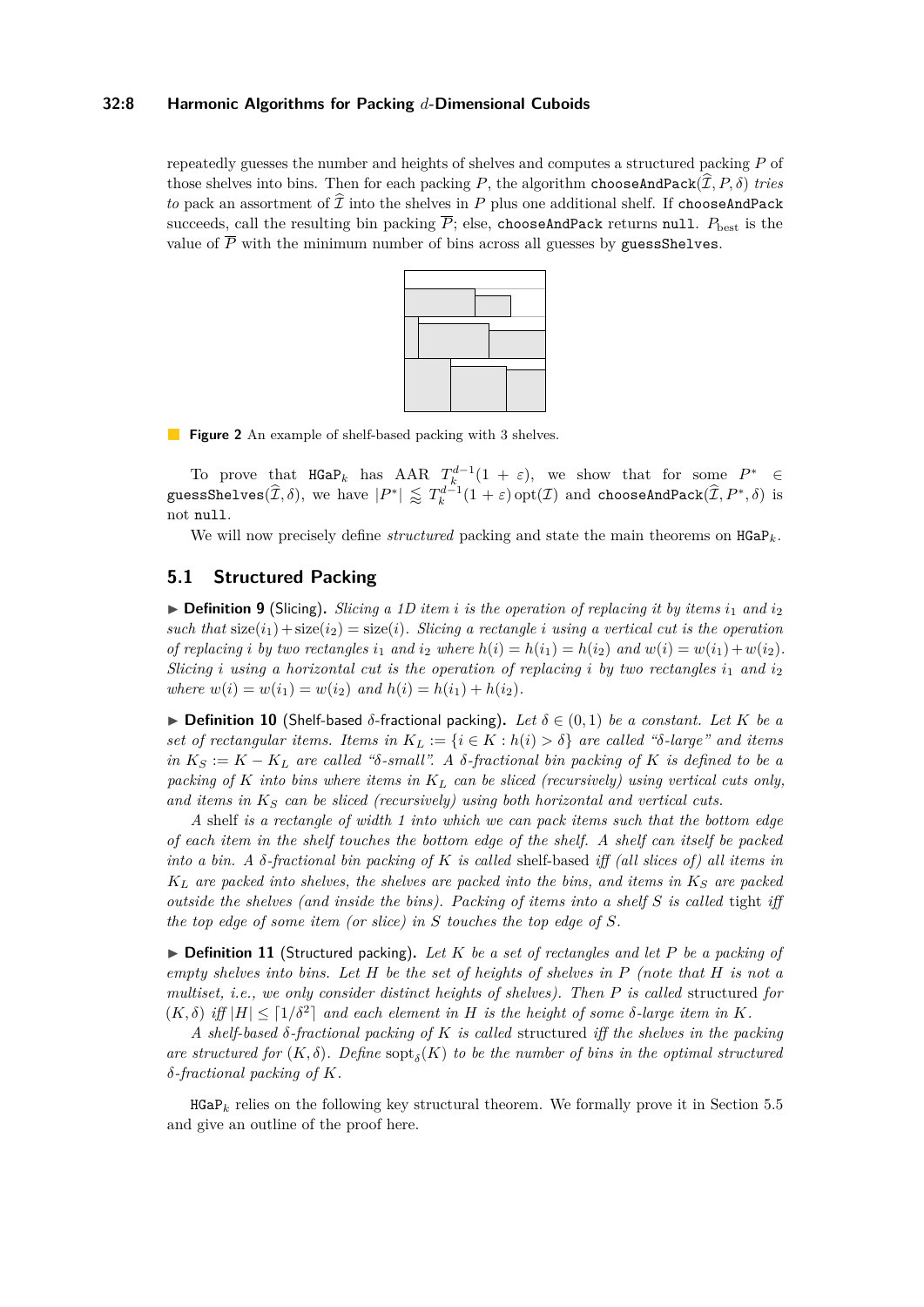▶ **Theorem 12** (Structural theorem). Let *I* be a set of dD items. Let  $\delta \in (0,1)$  be a constant. *Then*  $\text{sopt}_{\delta}(\text{round}(I)) < T_k^{d-1}(1+\delta) \text{ opt}_{dBP}(I) + \lceil 1/\delta^2 \rceil + 1 + \delta$ .

**Proof outline.** Let  $\hat{I}$  := round(*I*). Let  $\hat{I}$ <sub>*L*</sub> and  $\hat{I}$ <sub>*S*</sub> be the *δ*-large and *δ*-small items in  $\hat{I}$ , respectively. We give a simple greedy algorithm to pack  $\widehat{I}_L$  into shelves. Let *J* be the shelves output by this algorithm. We can treat *J* as a 1BP instance, and  $\widehat{I}_S$  as a sliceable 1D item of size  $a(\widehat{I}_S)$ . We prove that an optimal 1D bin packing of  $J \cup \widehat{I}_S$  gives us an optimal shelf-based *δ*-fractional packing of  $\hat{I}$ .

We use linear grouping by Lueker and Fernandez de la Vega [\[15\]](#page-15-18). We partition *J* into linear groups of size  $|\delta \text{ size}(J)| + 1$  each. Let  $h_j$  be the height of the first 1D item in the  $j<sup>th</sup>$  group. Let  $J<sup>(hi)</sup>$  be the 1BP instance obtained by rounding up the height of each item in the *j*<sup>th</sup> group to *h<sub>j</sub>* for all *j*. Then  $J^{(hi)}$  contains at most  $\lceil 1/\delta^2 \rceil$  distinct sizes, so the optimal packing of  $J^{(hi)} \cup \widehat{I}_S$  gives us a structured *δ*-fractional packing of  $\widehat{I}$ . Therefore,  $\operatorname{sopt}_{\delta}(\widehat{I}) \leq \operatorname{opt}(J^{(\text{hi})} \cup \widehat{I}_S)$ . Let  $J^{(\text{lo})}$  be the 1BP instance obtained by rounding down the height of each item in the  $j^{\text{th}}$  group to  $h_{j+1}$  for all *j*. We prove that  $J^{\text{(lo)}}$  contains at most  $\left[1/\delta^2\right] - 1$  distinct sizes and that  $\mathrm{opt}(J^{(\text{hi})} \cup \widehat{I}_S) < \mathrm{opt}(J^{(\text{lo})} \cup \widehat{I}_S) + \delta a(\widehat{I}_L) + (1 + \delta).$ 

We model packing  $J^{(\text{lo})} \cup \tilde{I}_S$  as a linear program, denoted by  $LP(\tilde{I})$ , that has at most  $\left[1/\delta^2\right]^{1/\delta}$  variables and  $\left[1/\delta^2\right]$  non-trivial constraints. The optimum extreme point solution to LP( $\widehat{I}$ ), therefore, has at most  $\lceil 1/\delta^2 \rceil$  positive entries, so  $\mathrm{opt}(J^{(\mathrm{lo})} \cup \widehat{I}_S) \leq \mathrm{opt}(\mathrm{LP}(\widehat{I})) + \lceil 1/\delta^2 \rceil$ .

We use techniques from Caprara [\[8\]](#page-15-0) to obtain a monotonic weighting function  $\eta$  from the optimal solution to the dual of  $LP(\widehat{I})$ . For each item  $i \in I$ , we define  $p(i) := w(i)\eta(h(i))$ and prove that  $p(I) \geq \text{opt}(\text{LP}(\widehat{I}))$ . By Theorem [3,](#page-3-1) we get that  $p(I) \leq T_k^{d-1} \text{ opt}_{d \text{BP}}(I)$  and  $a(\widehat{I}_L) \leq T_k^{d-1}$  opt<sub>*d*BP</sub>(*I*). Combining the above facts gives us an upper-bound on sopt<sub>*δ*</sub>( $\widehat{I}$ ) in terms of  $opt_{dBP}(I)$ .

#### **5.2 Subroutines**

#### **5.2.1** guessShelves

The algorithm guessShelves( $\widehat{\mathcal{I}}, \delta$ ) takes a set  $\widehat{\mathcal{I}}$  of 2D itemsets and a constant  $\delta \in (0,1)$  as input. We will design guessShelves so that it satisfies the following theorem.

<span id="page-8-0"></span>**► Theorem 13.** guessShelves $(\hat{\mathcal{I}}, \delta)$  *returns all possible packings of empty shelves into* at most  $|\hat{\mathcal{I}}|$  *bins such that each packing is structured for*  $(\text{flat}(\hat{\mathcal{I}}), \delta)$ . guessShelves $(\hat{\mathcal{I}}, \delta)$ *at most*  $|\mathcal{I}|$  *bins such that each packing is structured for*  $(\text{flat}(\mathcal{I}), \delta)$ *.* guessShelves $(\mathcal{I}, \delta)$ *returns at most*  $T := (N^{\lceil 1/\delta^2 \rceil} + 1)(n+1)^R$  *packings, where*  $N := |\text{flat}(\widehat{\mathcal{I}})|$ *, n* :=  $|\widehat{\mathcal{I}}|$ *, and*  $R := \binom{\lceil 1/\delta^2 \rceil + \lceil 1/\delta \rceil - 1}{\lceil 1/\delta \rceil - 1}$  $\binom{1}{1/\delta-1}^{1/\delta-1} \leq (1 + \lceil 1/\delta^2 \rceil)^{1/\delta}$ . Its running time is  $O(T)$ .

guessShelves works by first guessing at most  $\lceil 1/\delta^2 \rceil$  distinct heights of shelves. It then enumerates all configurations, i.e., different ways in which shelves can be packed into a bin. It then guesses the configurations in a bin packing of the shelves. guessShelves can be easily implemented using standard techniques. For the sake of completeness, we give a more precise description of guessShelves and prove Theorem [13](#page-8-0) in Appendix [A.2.](#page-17-0)

#### **5.2.2** chooseAndPack

chooseAndPack $(\widehat{\mathcal{I}}, P, \delta)$  takes as input a set  $\widehat{\mathcal{I}}$  of 2D itemsets, a constant  $\delta \in (0, 1)$ , and a bin packing *P* of empty shelves that is structured for  $(\text{flat}(\hat{\mathcal{I}}), \delta)$ . It tries to pack an assortment of  $\widehat{\mathcal{I}}$  into the shelves in  $P$ .

chooseAndPack works by rounding up the width of all  $\delta$ -large items in  $\tilde{\mathcal{I}}$  to a multiple of  $1/n$ . This would increase the number of shelves required by 1, so it adds another empty shelf. It then uses dynamic programming to pack an assortment into the shelves, such that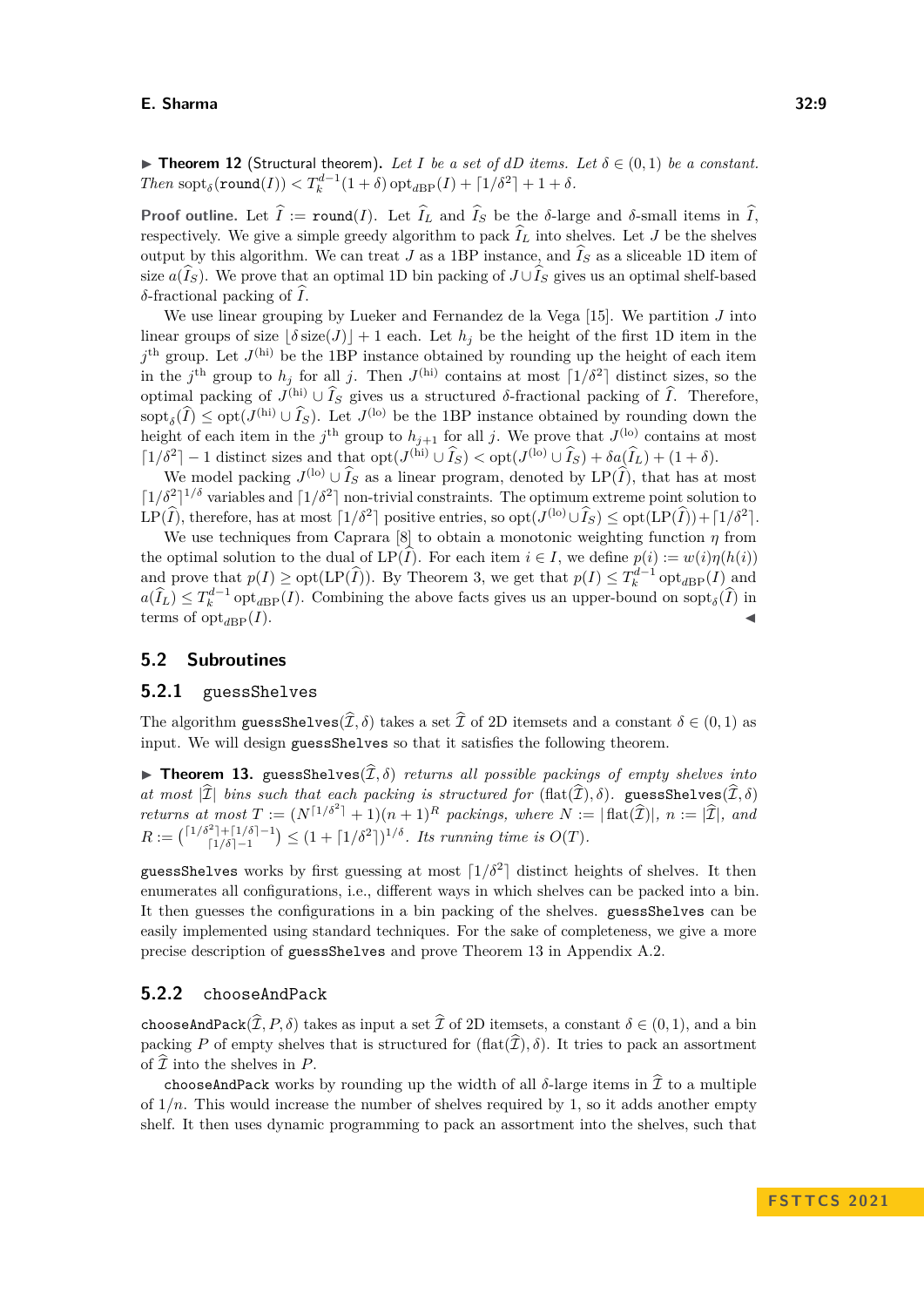#### **32:10 Harmonic Algorithms for Packing** *d***-Dimensional Cuboids**

the area of the chosen  $\delta$ -small items is minimum. This is done by maintaining a dynamic programming table that keeps track of the number of itemsets considered so far and the remaining space in shelves of each type. If it is not possible to pack the items into the shelves, then chooseAndPack outputs null. In Appendix [A.3,](#page-18-0) we give the details of this algorithm and formally prove the following theorems:

<span id="page-9-0"></span> $\triangleright$  **Theorem 14.** *If there exists an assortment*  $\widehat{K}$  *of*  $\widehat{\mathcal{I}}$  *having a structured*  $\delta$ *-fractional bin packing*  $P$ *, then* chooseAndPack $(\widehat{\mathcal{I}}, P, \delta)$  *does not output null.* 

<span id="page-9-1"></span> $\triangleright$  **Theorem 15.** If the output of choose And Pack( $\hat{\mathcal{I}}, P, \delta$ ) is not null, then the output  $\overline{P}$  is *a shelf-based*  $\delta$ -fractional packing of some assortment of  $\widehat{\mathcal{I}}$  such that  $|\overline{P}| \leq |P| + 1$  and the *distinct shelf heights in*  $\overline{P}$  *are the same as that in*  $P$ *.* 

<span id="page-9-3"></span>**Finds 16.** chooseAndPack $(\widehat{\mathcal{I}}, P, \delta)$  *runs in*  $O(Nn^{2\lceil 1/\delta^2 \rceil})$  *time. Here*  $N := |\text{flat}(\widehat{\mathcal{I}})|$ *,*  $n := |\widehat{\mathcal{I}}|$ .

## **5.2.3** inflate

For a set *I* of *d*D items, inflate is an algorithm that converts a shelf-based packing of round( $I$ ) into a packing of  $I$  having roughly the same number of bins.

For a *d*D item *i*, btype(*i*) (called *base type*) is defined to be a (*d* − 1)-dimensional vector whose  $j^{\text{th}}$  component is type<sub>k</sub> $(\ell_j(i))$ . Roughly,  $\text{inflate}(P)$  works as follows: It first slightly modifies the packing *P* so that items of different base types are in different shelves and *δ*-small items are no longer sliced using horizontal cuts. Then it converts each 2D shelf to a *d*D shelf of the same height using HDH-[unit](#page-4-3)-pack<sub>k</sub> (a *d*D shelf is a cuboid where the first  $d-1$  dimensions are equal to 1).

In Appendix [A.4,](#page-19-0) we formally describe inflate and prove the following theorem.

<span id="page-9-2"></span> $\triangleright$  **Theorem 17.** Let *I* be a set of dD items having Q distinct base types (there can be at *most*  $k^{d-1}$  *distinct base types, so*  $Q \leq k^{d-1}$ *). Let P be a shelf-based*  $\delta$ *-fractional packing of* round(*I*) *where shelves have t distinct heights. Then* inflate(*P*) *returns a packing of I into less than*  $|P|/(1 - \delta) + t(Q - 1) + 1 + \delta Q/(1 - \delta)$  *bins in*  $O(|I|d \log |I|)$  *time.* 

Now that we have mentioned the guarantees of all the subroutines used by  $HGaP_k$ , we can prove the correctness and running time of HGaP*k*.

#### **5.3 Correctness and Running Time of** HGaP*<sup>k</sup>*

 $\blacktriangleright$  **Theorem 18.** *The number of bins used by* HGaP<sub>k</sub>( $\mathcal{I}, \varepsilon$ ) *to pack*  $\mathcal{I}$  *is less than* 

$$
T_k^{d-1}(1+\varepsilon) \operatorname{opt}_{d\mathrm{MCBP}}(\mathcal{I}) + \left[ \left( \frac{2}{\varepsilon} + 1 \right)^2 \right] \left( Q + \frac{\varepsilon}{2} \right) + 3 + (Q+3)\frac{\varepsilon}{2}.
$$

*Here*  $Q \leq k^{d-1}$  *is the number of distinct base types in*  $\text{flat}(\mathcal{I})$ *.* 

**Proof.** Let  $K^*$  be the assortment in an optimal bin packing of  $\mathcal{I}$ . Let  $\hat{K}^*$  = round( $K^*$ ). Let *P*<sup>\*</sup> be the optimal structured *δ*-fractional bin packing of  $\hat{K}^*$ . Then  $|P^*| = \text{sopt}_{\delta}(\hat{K}^*)$ by the definition of sopt. By Theorem [13,](#page-8-0)  $P^* \in \text{guessShelves}(\hat{\mathcal{I}}, \delta)$ . Let  $\overline{P}^* =$ chooseAndPack $(\widehat{\mathcal{I}}, P^*, \delta)$ . By Theorem [14,](#page-9-0)  $\overline{P}^*$  is not null. By Theorem [15,](#page-9-1)  $P_{\text{best}}$  is structured for  $(\text{flat}(\hat{\mathcal{I}}), \delta)$  and  $|P_{\text{best}}| \leq |\overline{P}^*| \leq \text{sopt}_{\delta}(\widehat{K}^*) + 1$ .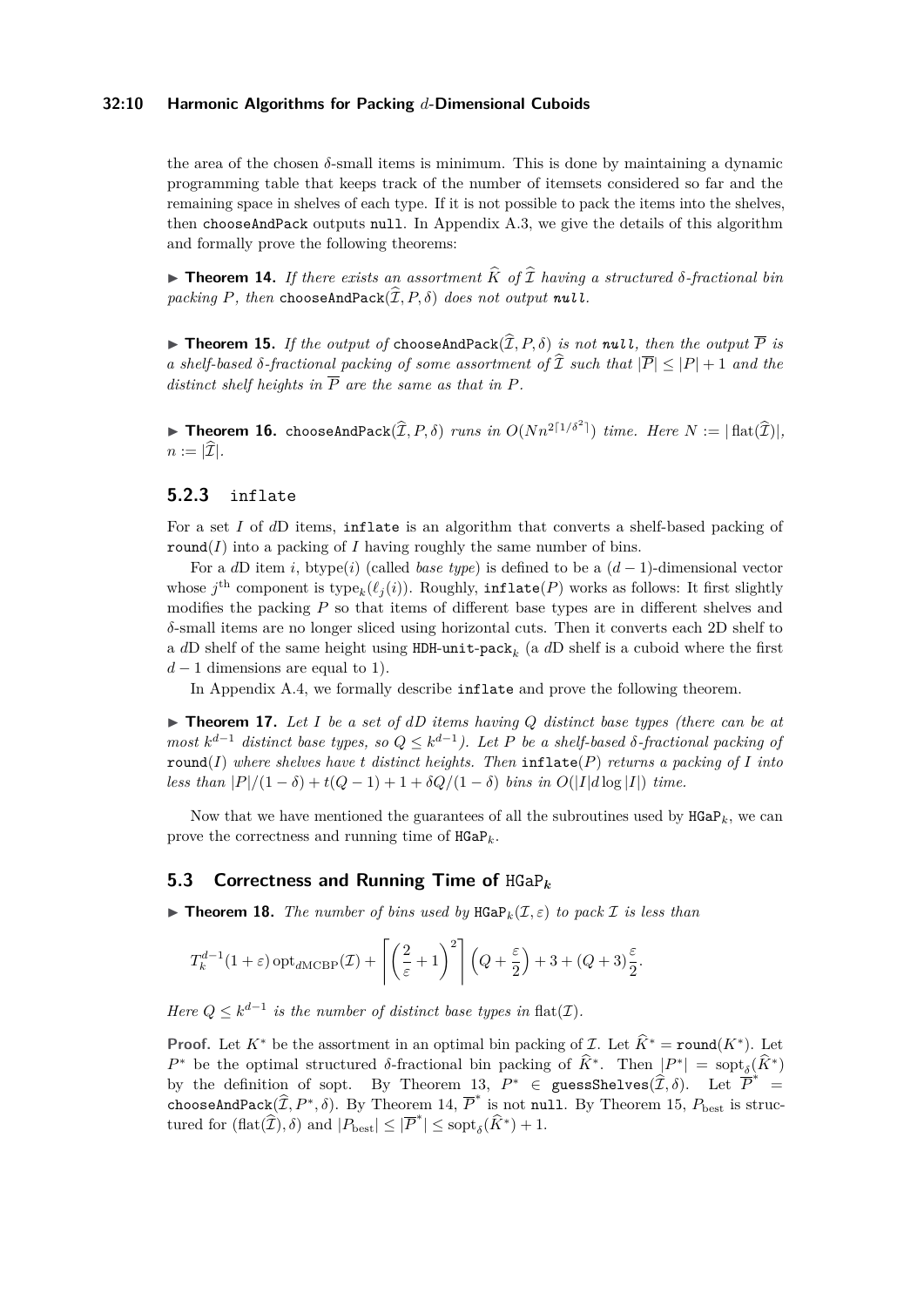By Theorem [17,](#page-9-2) we get that

$$
|\operatorname{inflate}(P_{\operatorname{best}})| < \frac{\operatorname{sopt}_{\delta}(\widehat{K}^*)}{1-\delta} + \left\lceil \frac{1}{\delta^2} \right\rceil (Q-1) + 1 + \frac{\delta Q + 1}{1-\delta}.
$$

By Theorem [12](#page-7-1) (structural theorem) and using  $\mathrm{opt}_{dBP}(K^*) = \mathrm{opt}_{dMCBP}(\mathcal{I})$ , we get

$$
\mathrm{sopt}_{\delta}(\widehat{K}^*) < T_k^{d-1}(1+\delta) \mathrm{opt}_{d\mathrm{MCBP}}(\mathcal{I}) + \lceil 1/\delta^2 \rceil + 1 + \delta.
$$

Therefore,  $|\text{inflate}(P_{\text{best}})|$  is less than

$$
T_k^{d-1} \frac{1+\delta}{1-\delta} \operatorname{opt}_{dMCBP}(\mathcal{I}) + \left[\frac{1}{\delta^2}\right] \left(Q + \frac{\delta}{1-\delta}\right) + 3 + \frac{\delta(3+Q)}{1-\delta}
$$
  
=  $T_k^{d-1}(1+\varepsilon) \operatorname{opt}_{dMCBP}(\mathcal{I}) + \left[\left(\frac{2}{\varepsilon}+1\right)^2\right] \left(Q + \frac{\varepsilon}{2}\right) + 3 + (Q + 3)\frac{\varepsilon}{2}.$ 

 $\blacktriangleright$  **Theorem 19.** HGaP<sub>k</sub>( $\mathcal{I}, \varepsilon$ ) *runs in time*  $O(N^{1+\lceil 1/\delta^2 \rceil} n^{R+2\lceil 1/\delta^2 \rceil} + Nd + nd \log n)$ , where  $n := |\hat{\mathcal{I}}|, N := |\text{flat}(\hat{\mathcal{I}})|, \delta := \varepsilon/(2 + \varepsilon) \text{ and } R := { \binom{\lceil 1/\delta^2 \rceil + \lceil 1/\delta \rceil - 1} {\lceil 1/\delta \rceil - 1}}$  $\binom{1}{\delta-1}^{i+1}\binom{1}{\delta}^{i-1} \leq (1+\lceil 1/\delta^2 \rceil)^{1/\delta}.$ 

**Proof.** Follows from Theorems [13,](#page-8-0) [16,](#page-9-3) and [17.](#page-9-2)

Appendix [A.5](#page-21-0) gives hints on improving the running time of  $HGaP_k$ .

#### **5.4** *d***BP with Rotations**

We can solve the rotational version of *dBP* by reducing it to *dMCBP* and using the  $HGaP_k$ algorithm. Since each item can have up to *d*! orientations, the running time is polynomial in *nd*!, which is large when *d* is large. But we can do better for some special cases.

When the bin has the same length in each dimension, then for any item *i*,  $w(i)$  :=  $\prod_{j=1}^{d-1} f_k(\ell_j(i))$  is invariant to permuting the first *d* − 1 dimensions. In the first step of HGaP<sub>*k*</sub>, we replace each *dD* item *i* by a rectangle of width  $w(i)$  and height  $\ell_d(i)$ . So, instead of considering all *d*! orientations, we just need to consider at most *d* different orientations, where each orientation has a different length in the  $d<sup>th</sup>$  dimension.

Suppose there are no orientation constraints, i.e., all *d*! orientations of each item are allowed. Let  $L_j$  be the length of the bin in the  $j^{\text{th}}$  dimension, for each  $j \in [d]$ . Analogous to the trick in Section [4.1,](#page-5-3) we first fix the  $d<sup>th</sup>$  dimension of the item and then optimally permute the first *d* − 1 dimensions using a max-weight bipartite matching algorithm. Hence, we need to consider only *d* orientations instead of *d*!.

#### <span id="page-10-0"></span>**5.5 Proof of the Structural Theorem**

In this section, we give a formal proof of the Structural Theorem (Theorem [12\)](#page-7-1).

## **5.5.1 Predecessors and Canonical Shelving**

 $\triangleright$  **Definition 20.** Let  $I_1$  and  $I_2$  be sets of 1D items.  $I_1$  is called a predecessor of  $I_2$  ( $I_1 \preceq I_2$ ) *iff there exists a one-to-one mapping*  $\pi : I_1 \mapsto I_2$  *such that*  $\forall i \in I_1$ , size(*i*)  $\leq$  size( $\pi(i)$ ).

<span id="page-10-2"></span><span id="page-10-1"></span> $\triangleright$  **Observation 21.** Let  $I_1 \preceq I_2$  and  $\pi$  be the corresponding mapping. We can get a packing of *I*<sub>1</sub> *from a packing of I*<sub>2</sub>*, by packing each*  $i \in I_1$  *in the place of*  $\pi(i)$ *. Hence,*  $\text{opt}(I_1) \leq \text{opt}(I_2)$ *.*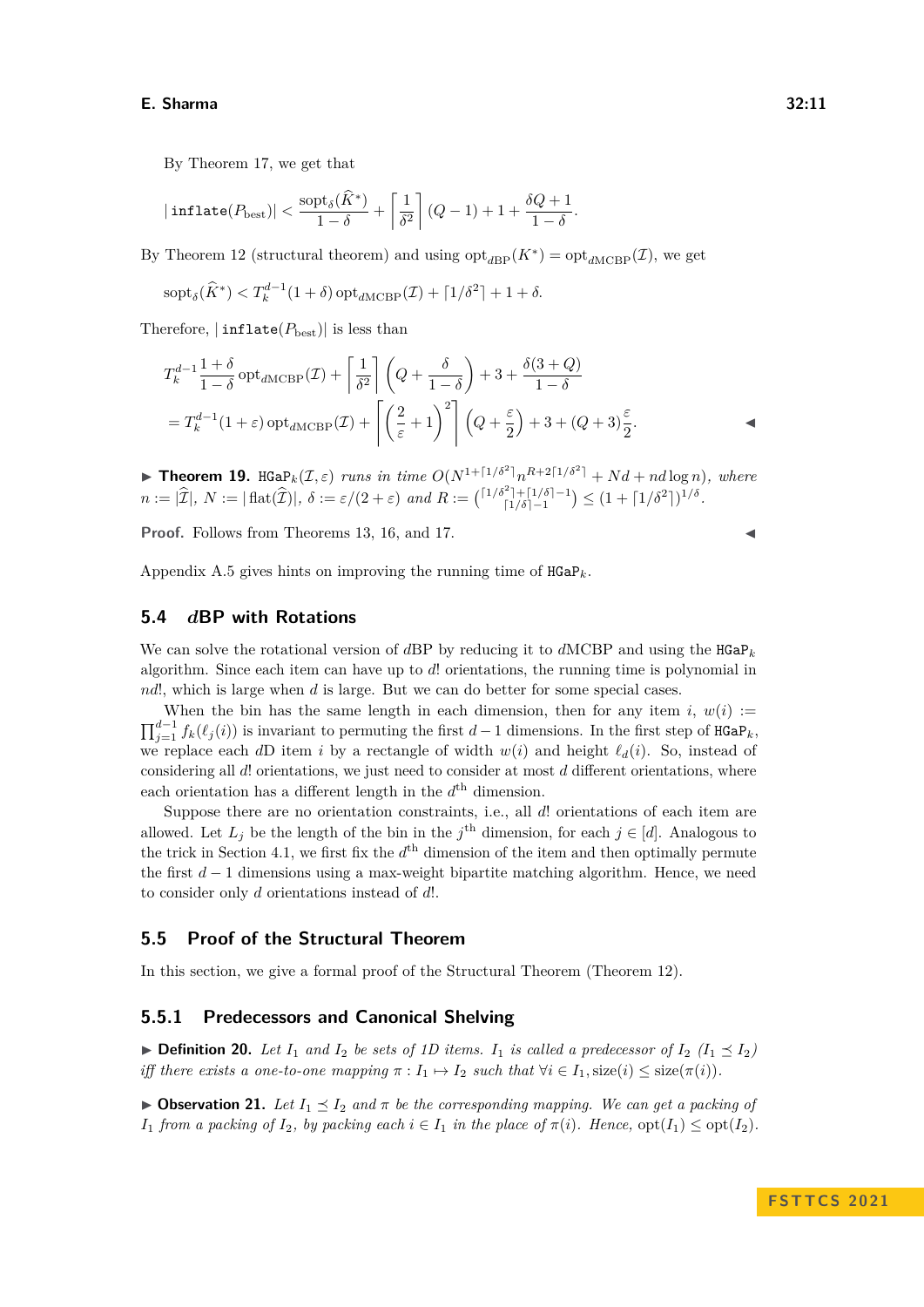#### **32:12 Harmonic Algorithms for Packing** *d***-Dimensional Cuboids**

▶ **Definition 22** (Canonical shelving)**.** *Let I be a set of rectangles. Order the items in I in non-increasing order of height (break ties arbitrarily but deterministically) and greedily pack them into tight shelves, slicing items using vertical cuts if necessary. The set of shelves thus obtained is called the* canonical shelving *of I, and is denoted by* canShelv(*I*)*. (The canonical shelving is unique because ties are broken deterministically.)*

<span id="page-11-0"></span>

See Figure [3](#page-11-0) for an example of canonical shelving.

**Figure 3** Six items and their canonical shelving into three tight shelves of width 1. The items are numbered by decreasing order of height. Each item has its width mentioned below it. Item 3 was sliced into two items of widths 0.3 and 0.1. Item 5 was sliced into two items of widths 0.4 and 0.5.

Suppose a set *I* of rectangular items is packed into a set *J* of shelves. Then we can interpret *J* as a 1BP instance where the height of each shelf is the size of the corresponding 1D item. We will now prove that the canonical shelving is optimal, i.e., any shelf-based bin packing of items can be obtained by first computing the canonical shelving and then packing the shelves into bins like a 1BP instance.

<span id="page-11-1"></span>▶ **Lemma 23.** *If*  $J^* := \text{canShelv}(I)$  *and I can be packed into shelves J, then*  $J^* \leq J$ *.* 

**Proof.** We say that a shelf is full if the total width of items in a shelf is 1. Arrange the shelves *J* in non-increasing order of height, and arrange the items *I* in non-increasing order of height. Then try to pack  $I$  into  $J$  using the following greedy algorithm: For each item  $i$ , pack the largest possible slice of *i* into the first non-full shelf and pack the remaining slice (if any) in the next shelf. If this greedy algorithm succeeds, then within each shelf of *J*, there is a shelf of  $J^*$ , so  $J^* \leq J$ . We will now prove that this greedy algorithm always succeeds.

For the sake of proof by contradiction, assume that the greedy algorithm failed, i.e., for an item (or slice) *i* there was a non-full shelf *S* but  $h(i) > h(S)$ . Let *I'* be the items (and slices) packed before *i* and *J'* be the shelves before *S*. Therefore,  $w(I') = |J'|$ .

Items in *I*' have height at least  $h(i)$ , so shelves in *J*' have height at least  $h(i)$ . Shelves after  $J'$  have height less than  $h(i)$ . So,  $J'$  is exactly the set of shelves of height at least *h*(*i*). In the packing *P*, *I*<sup>'</sup>  $\cup$  {*i*} can only be packed into shelves of height at least *h*(*i*), so  $w(I') + w(i) \leq |J'|$ . This contradicts  $w(I') = |J'|$ . So, the greedy algorithm cannot fail.

#### **5.5.2 Linear Grouping**

Let *I* be a set of *dD* items. Let  $\hat{I} := \text{round}(I)$ . Let  $\delta \in (0,1)$  be a constant. Let  $I_L := \{ i \in I : h(i) > \delta \}$  and  $I_S := I - I_L$ . Let  $J := \text{canShelv}(I_L)$ . Let  $m := |J|$ , i.e., *J* contains *m* shelves. We can interpret  $I_S$  as a single sliceable 1D item of size  $a(I_S)$ .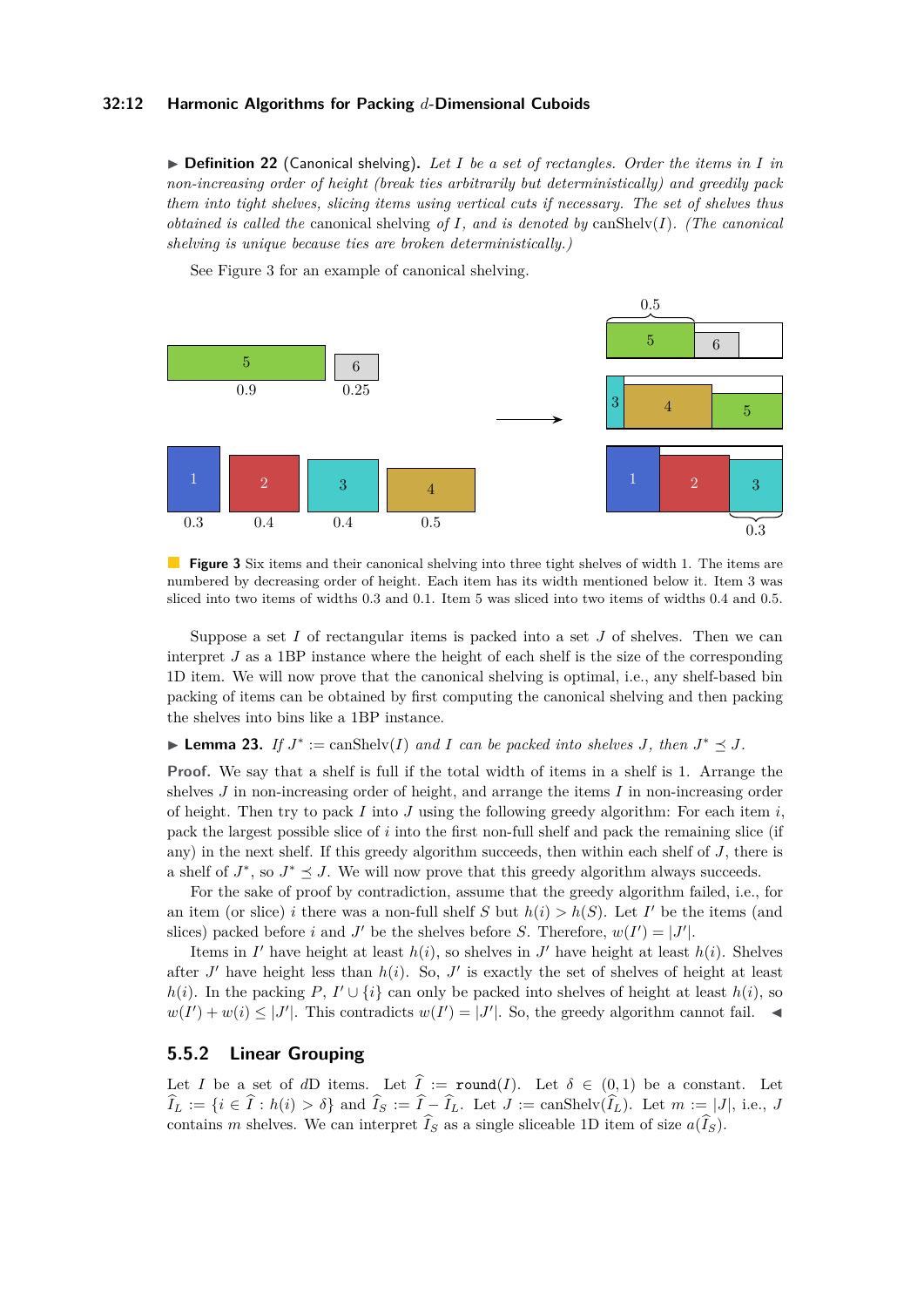To prove Theorem [12,](#page-7-1) we will show the existence of a structured  $\delta$ -fractional packing of  $\hat{I}$ into at most  $T_k^{d-1}(1+\delta)$  opt<sub>*d*BP</sub> $(I) + [1/\delta^2] + 1 + \delta$  bins.

▶ **Definition 24** (Linear grouping [\[15\]](#page-15-18))**.** *Arrange the 1D items J in non-increasing order of size and number them from 1 to m. Let*  $q := |\delta \text{ size}(J)| + 1$ . Let  $J_1$  be the first q items,  $J_2$  be *the next q items, and so on.*  $J_j$  *is called the*  $j^{th}$  linear group of *J. This gives us*  $t := \lfloor m/q \rfloor$ *linear groups. Note that the last group, Jt, may have less than q items.*

*Let*  $h_j$  *be the size of the first item in*  $J_j$ *. Let*  $h_{t+1} := 0$ *. For*  $j \in [t-1]$ *, let*  $J_j^{(\text{lo})}$  *be the items obtained by decreasing the height of items in*  $J_j$  to  $h_{j+1}$ . For  $j \in [t]$ , let  $J_j^{(hi)}$  be the *items obtained by increasing the height of items in*  $J_j$  *to*  $h_j$ *.* 

 $Let J^{(lo)} := \bigcup_{j=1}^{t-1} J_j^{(lo)}$  and  $J^{(hi)} := \bigcup_{j=1}^{t} J_j^{(hi)}$ . We call  $J^{(lo)}$  *a down-rounding of J and*  $J<sup>(hi)</sup>$  *an up-rounding of*  $J$ *.* 

<span id="page-12-1"></span>▶ **Lemma 25.**  $t \leq \lceil 1/\delta^2 \rceil$ .

**Proof.** Since each shelf in *J* has height more than  $\delta$ , size(*J*)  $> |J|\delta$ .

$$
t := \left\lceil \frac{|J|}{\lfloor \delta \operatorname{size}(J) \rfloor + 1} \right\rceil \le \left\lceil \frac{\operatorname{size}(J)/\delta}{\delta \operatorname{size}(J)} \right\rceil = \left\lceil \frac{1}{\delta^2} \right\rceil.
$$

<span id="page-12-0"></span>▶ Lemma 26.  $J^{(lo)}$   $\preceq J$   $\preceq J^{(hi)}$   $\preceq J^{(lo)} \cup J_1^{(hi)}$ .

**Proof.** It is trivial to see that  $J^{(\text{lo})} \preceq J \preceq J^{(\text{hi})}$ . For  $j \in [t-1]$ , all (1D) items in both  $J_j^{(\text{lo})}$ and  $J_{j+1}^{(hi)}$  have height  $h_{j+1}$ , and  $|J_{j+1}| \le q = |J_j|$ . Therefore,  $J_{j+1}^{(hi)} \preceq J_j^{(lo)}$  and hence

$$
J^{(hi)} = J_1^{(hi)} \cup \bigcup_{j=1}^{t-1} J_{j+1}^{(hi)} \preceq J_1^{(hi)} \cup \bigcup_{j=1}^{t-1} J_j^{(lo)} = J_1^{(hi)} \cup J^{(lo)}.
$$

<span id="page-12-2"></span> $\blacktriangleright$  **Lemma 27.** size(*J*)  $< 1 + a(\hat{I}_L)$ .

**Proof.** In the canonical shelving of  $\hat{I}_L$ , let  $S_j$  be the *j*<sup>th</sup> shelf. Let  $h(S_j)$  be the height of  $S_j$ . Let  $a(S_j)$  be the total area of the items in  $S_j$ . Since the shelves are tight, items in  $S_j$  have height at least  $h(S_{j+1})$ . So,  $a(S_j) \geq h(S_{j+1})$  and

$$
\operatorname{size}(J) = \sum_{j=1}^{|J|} h(S_j) \le 1 + \sum_{j=1}^{|J|-1} h(S_{j+1}) \le 1 + \sum_{j=1}^{|J|-1} a(S_j) < 1 + a(\widehat{I}_L).
$$

<span id="page-12-3"></span>▶ **Lemma 28.**  $\mathrm{sopt}_{\delta}(\widehat{I}) < \mathrm{opt}(J^{(\mathrm{lo})} \cup \widehat{I}_S) + \delta a(\widehat{I}_L) + (1 + \delta).$ 

**Proof.** By the definition of canShelv,  $\hat{I}_L$  can be packed into *J*. By Lemma [26,](#page-12-0)  $J \leq J^{(hi)}$ , so  $\hat{I}_L$  can be packed into *J*<sup>(hi)</sup>. By Lemma [25,](#page-12-1) the number of distinct sizes in *J*<sup>(hi)</sup> is at most  $\lceil 1/δ^2 \rceil$ . So, the optimal 1D bin packing of *J*<sup>(hi)</sup> ∪  $\hat{I}_S$  will give us a structured δ-fractional bin packing of  $\widehat{I}$ . Hence,  $\text{sopt}_\delta(\widehat{I}) \leq \text{opt}(J^{(\text{hi})} \cup \widehat{I}_S)$ . By Lemma [26](#page-12-0) and Observation [21](#page-10-1) we get

$$
\mathrm{opt}(J^{(\mathrm{hi})}\cup \widehat{I}_S) \leq \mathrm{opt}(J^{(\mathrm{lo})}\cup J_1^{(\mathrm{hi})}\cup \widehat{I}_S) \leq \mathrm{opt}(J^{(\mathrm{lo})}\cup \widehat{I}_S) + \mathrm{opt}(J_1^{(\mathrm{hi})}).
$$

By Lemma [27,](#page-12-2)

$$
opt(J_1^{(hi)}) \le |J_1^{(hi)}| \le q \le 1 + \delta \operatorname{size}(J) < 1 + \delta(1 + a(\widehat{I}_L)).
$$

**F S T T C S 2 0 2 1**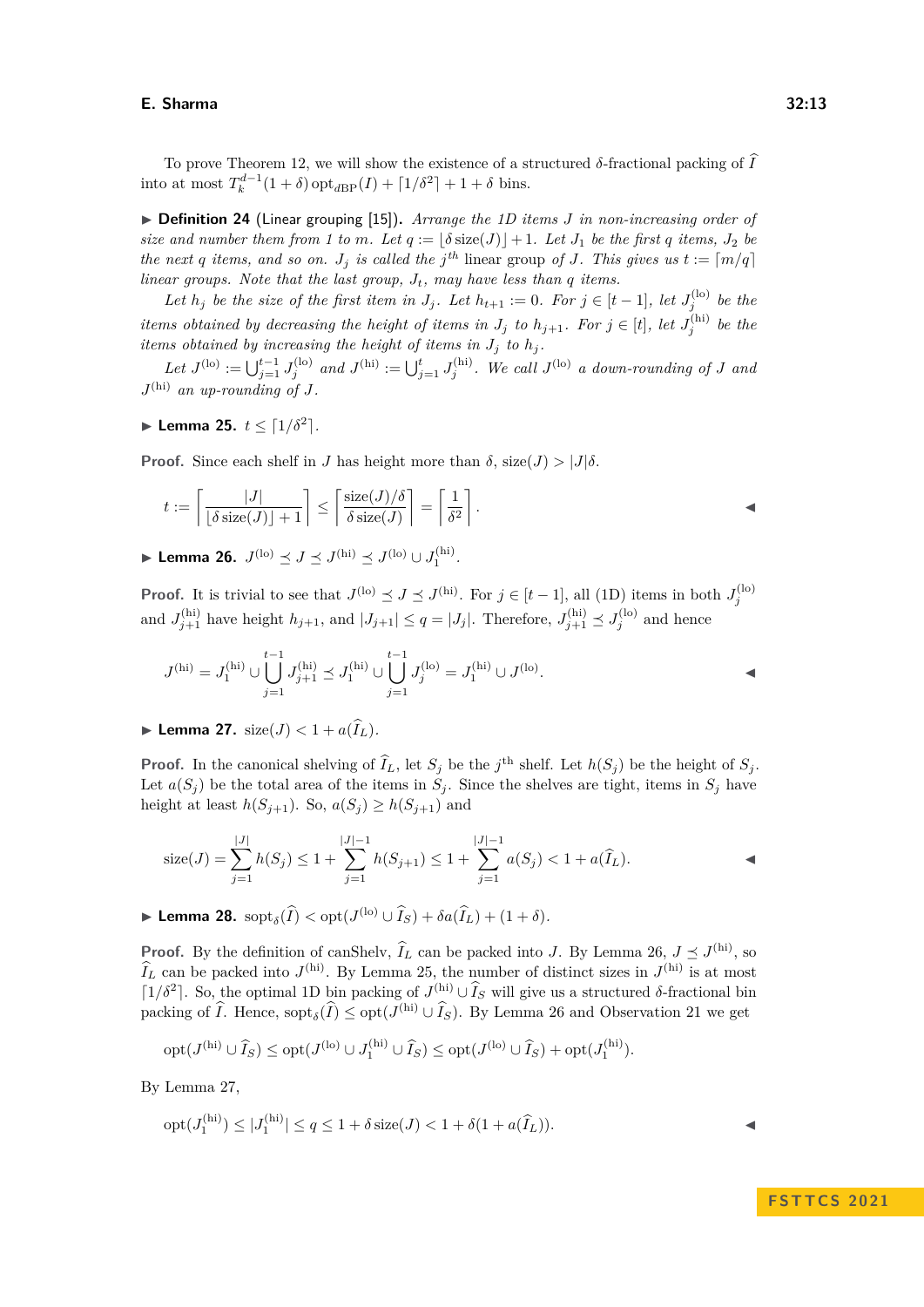#### **32:14 Harmonic Algorithms for Packing** *d***-Dimensional Cuboids**

## <span id="page-13-1"></span> $\mathbf{5.5.3}$  LP for Packing  $J^{(\mathrm{lo})}\cup \widehat{I}_S$

We will formulate an integer linear program for bin packing  $J^{(\text{lo})} \cup \hat{I}_S$ .

Let  $C \in \mathbb{Z}_{\geq 0}^{t-1}$  such that  $h_C := \sum_{j=1}^{t-1} C_j h_{j+1} \leq 1$ . Then *C* is called a configuration. *C* represents a set of 1D items that can be packed into a bin and where  $C_j$  items are from  $J_j^{(\text{lo})}$ . Let C be the set of all configurations. We can pack at most  $\lceil 1/\delta \rceil - 1$  1D items into a bin because  $h_t > \delta$ . By Lemma [1,](#page-3-2) we get  $|\mathcal{C}| \leq {\binom{[1/\delta]-1+t-1}{t-1}} \leq {\lceil 1/\delta^2 \rceil^{1/\delta}}$ .

Let  $x_C$  be the number of bins packed according to configuration *C*. Bin packing  $J^{(\text{lo})} \cup \widehat{I}_S$ is equivalent to finding the optimal integer solution to the following linear program, which we denote as  $LP(I)$ .

$$
\begin{aligned}\n\min_{x \in \mathbb{R}^{|\mathcal{C}|}} & \sum_{C \in \mathcal{C}} x_C \\
\text{where} & \sum_{C \in \mathcal{C}} C_j x_C \ge q & \forall j \in [t-1] \\
& \sum_{C \in \mathcal{C}} (1 - h_C) x_C \ge a(\widehat{I}_S) \\
& x_C \ge 0 & \forall C \in \mathcal{C}\n\end{aligned}
$$

Here the first set of constraints say that for each  $j \in [t-1]$ , all of the  $q := |\delta \text{ size}(J)| + 1$ shelves  $J_j^{(lo)}$  should be covered by the configurations in *x*. The second constraint says that we should be able to pack  $a(\widehat{I}_S)$  into the non-shelf space in the bins.

<span id="page-13-0"></span>▶ **Lemma 29.**  $opt(J^{(lo)} \cup \widehat{I}_S) \leq opt(\text{LP}(\widehat{I}))+t$ *.* 

**Proof.** Let  $x^*$  be an optimal extreme-point solution to  $LP(\hat{I})$ . Then  $x^*$  has at most  $t$  non-zero entries. Let  $\hat{x}$  be a vector where  $\hat{x}_C := [x_C^*]$ . Then  $\hat{x}$  is an integral solution to  $LP(\hat{I})$  and  $\sum_{i=1}^{\infty}$   $\hat{x}^* + \sum_{i=1}^{\infty} x_i^* = opt(\text{LP}(\hat{I})) + t$  $\sum_{C} \hat{x}_{C} < t + \sum_{C} x_{C}^{*} = \text{opt}(\text{LP}(\widehat{I})) + t.$ 

The dual of  $LP(\widehat{I})$ , denoted by  $DLP(\widehat{I})$ , is

$$
\max_{y \in \mathbb{R}^{t-1}, z \in \mathbb{R}} a(\widehat{I}_S)z + q \sum_{j=1}^{t-1} y_j
$$
\nwhere 
$$
\sum_{j=1}^{t-1} C_j y_j + (1 - h_C)z \le 1 \quad \forall C \in \mathcal{C}
$$
\n
$$
z \ge 0 \text{ and } y_j \ge 0 \quad \forall j \in [t-1]
$$

We will now see how to obtain a monotonic weighting function  $\eta : [0,1] \mapsto [0,1]$  from a feasible solution to  $DLP(\hat{I})$ . To do this, we adapt techniques from Caprara's analysis of  $HDH_k$  [\[8\]](#page-15-0): we first describe a transformation to convert any feasible solution of  $DLP(I)$  to a feasible solution that is *monotonic*, and then show how to obtain a weighting function from this monotonic solution. Such a weighting function will help us upper-bound  $opt(LP(\tilde{I}))$  in terms of  $opt_{dBP}(I)$ .

▶ **Definition 30.** *Let*  $(y, z)$  *be a feasible solution to*  $DLP(\widehat{I})$ *. Let*  $h_{t+1} := 0$  *and for*  $j \in [t-1]$ let  $\hat{y}_i := \max(y_i, \hat{y}_{i+1} + (h_{i+1} - h_{i+2})z)$ . Then  $(\hat{y}, z)$  is called the monotonization of  $(y, z)$ .

<span id="page-13-2"></span> $\blacktriangleright$  **Lemma 31.** Let  $(y, z)$  be a feasible solution to DLP( $\hat{I}$ ). Let  $(\hat{y}, z)$  be the monotonization *of*  $(y, z)$ *. Then*  $(\widehat{y}, z)$  *is a feasible solution to*  $DLP(\widehat{I})$ *.*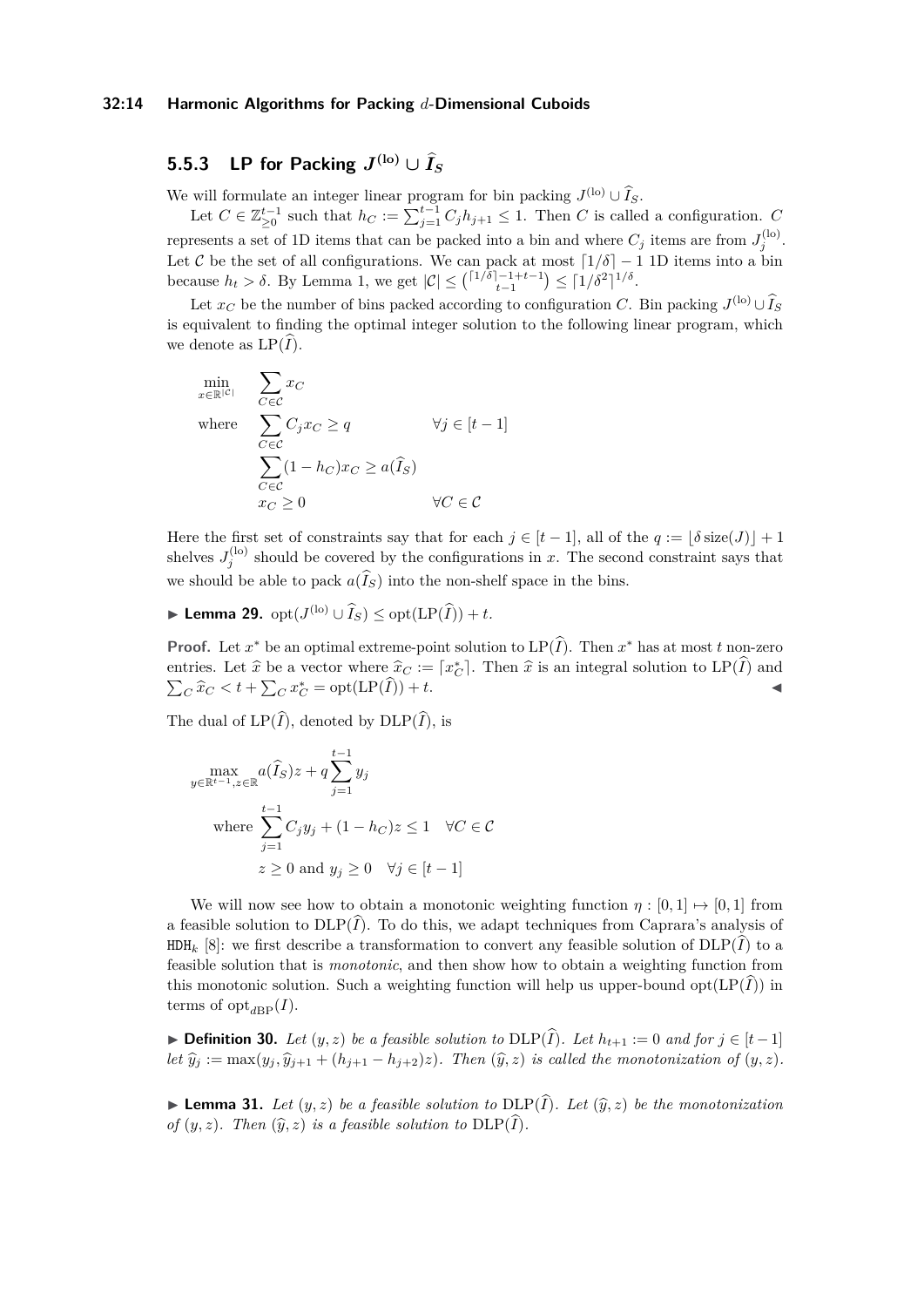**Proof.** (See Appendix [A.1.](#page-16-13))

Let  $(y^*, z^*)$  be an optimal solution to  $\text{DLP}(\hat{I})$ . Let  $(\hat{y}, z^*)$  be the monotonization of  $(y^*, z^*)$ . Then define the function  $\eta : [0, 1] \mapsto [0, 1]$  as

$$
\eta(x) := \begin{cases} \widehat{y}_1 & \text{if } x \in [h_2, 1] \\ \widehat{y}_j & \text{if } x \in [h_{j+1}, h_j), \text{ for } 2 \le j \le t - 1 \\ x z^* & \text{if } x < h_t \end{cases}
$$

<span id="page-14-0"></span>▶ **Lemma 32.** *η is a monotonic weighting function.*

**Proof.** (See Appendix [A.1.](#page-16-13))

<span id="page-14-1"></span>► Lemma 33. For  $i \in I$ , let  $p(i) := \eta(h(i))w(i)$ . Then  $\text{opt}(\text{LP}(\widehat{I})) \leq p(I) \leq T_k^{d-1} \text{opt}_{d\text{BP}}(I)$ .

**Proof.** Let  $(y^*, z^*)$  be an optimal solution to  $DLP(\hat{I})$ . Let  $(\hat{y}, z^*)$  be its monotonization.

In the canonical shelving of *I*, suppose a rectangular item *i* (or a slice thereof) lies in shelf *S* where  $S \in J_j$ . Then  $h(i) \in [h_{j+1}, h_j]$ , where  $h_{t+1} := 0$ . This is because shelves in  $J := \text{canShelv}(\hat{I})$  are tight. If  $j = 1$ , then  $\eta(h(i)) = \hat{y}_1 \ge y_1^*$ . If  $2 \le j \le t - 1$ , then  $\eta(h(i)) \in {\hat{y}_{j-1}, \hat{y}_j} \ge \hat{y}_j \ge y_j^*$ . We know that  $w(S) = 1$  for each shelf  $S \in J_j$  for  $j \in [t-1]$ .

$$
p(I) = \sum_{j=1}^{t} \sum_{S \in J_j} \sum_{i \in S} \eta(h(i))w(i) + \sum_{i \in \widehat{I}_S} \eta(h(i))w(i)
$$
 (by definition of *p*)  
\n
$$
\geq \sum_{j=1}^{t-1} \sum_{S \in J_j} \sum_{i \in S} y_j^* w(i) + \sum_{i \in \widehat{I}_S} (h(i)z^*)w(i)
$$
 (by definition of  $\eta$ )  
\n
$$
= \sum_{j=1}^{t-1} y_j^* q + a(\widehat{I}_S)z^*
$$
 (since  $w(J_j) = q$  for  $j \in [t-1]$ )  
\n
$$
= \text{opt}(\text{DLP}(\widehat{I})).
$$
 ( $(y^*, z^*)$  is optimal for  $\text{DLP}(\widehat{I}))$ )

By strong duality of linear programs,  $opt(LP(I)) = opt(DLP(I)) \leq p(I)$ . Since  $\eta$  and  $H_k$  are weighting functions (by Lemma [32\)](#page-14-0), we get that  $p(I) \leq T_k^{d-1} \text{ opt}_{dBP}(I)$  by Theorem [3.](#page-3-1)  $\blacktriangleleft$ 

▶ **Theorem 12** (Structural theorem). Let *I* be a set of  $dD$  items. Let  $\delta \in (0,1)$  be a constant. *Then*  $\text{sopt}_{\delta}(\text{round}(I)) < T_k^{d-1}(1+\delta)$   $\text{opt}_{dBP}(I) + \lceil 1/\delta^2 \rceil + 1 + \delta$ .

**Proof.**

$$
a(\widehat{I}_L) \le a(\widehat{I}) = \sum_{i \in I} \left( \ell_d(i) \prod_{j=1}^{d-1} f_k(\ell_j(i)) \right) \le T_k^{d-1} \operatorname{opt}_{d \to P}(I). \tag{by Theorem 3}
$$

$$
sopt_{\delta}(\widehat{I}) < opt(J^{(lo)} \cup \widehat{I}_S) + \delta a(\widehat{I}_L) + (1 + \delta)
$$
 (by Lemma 28)  
\n
$$
\le opt(\text{LP}(\widehat{I})) + \left[\frac{1}{\delta^2}\right] + \delta T_k^{d-1} opt_{dBP}(I) + (1 + \delta)
$$
 (by Lemmas 25 and 29)  
\n
$$
\le \overline{C}(\text{LP}(\widehat{I})) + \left[\frac{1}{\delta^2}\right] + \delta T_k^{d-1} opt_{dBP}(I) + (1 + \delta)
$$

$$
\leq T_k^{d-1}(1+\delta)\operatorname{opt}_{d\text{BP}}(I) + \left\lceil \frac{1}{\delta^2} \right\rceil + 1 + \delta. \tag{by Lemma 33}
$$

**F S T T C S 2 0 2 1**

◀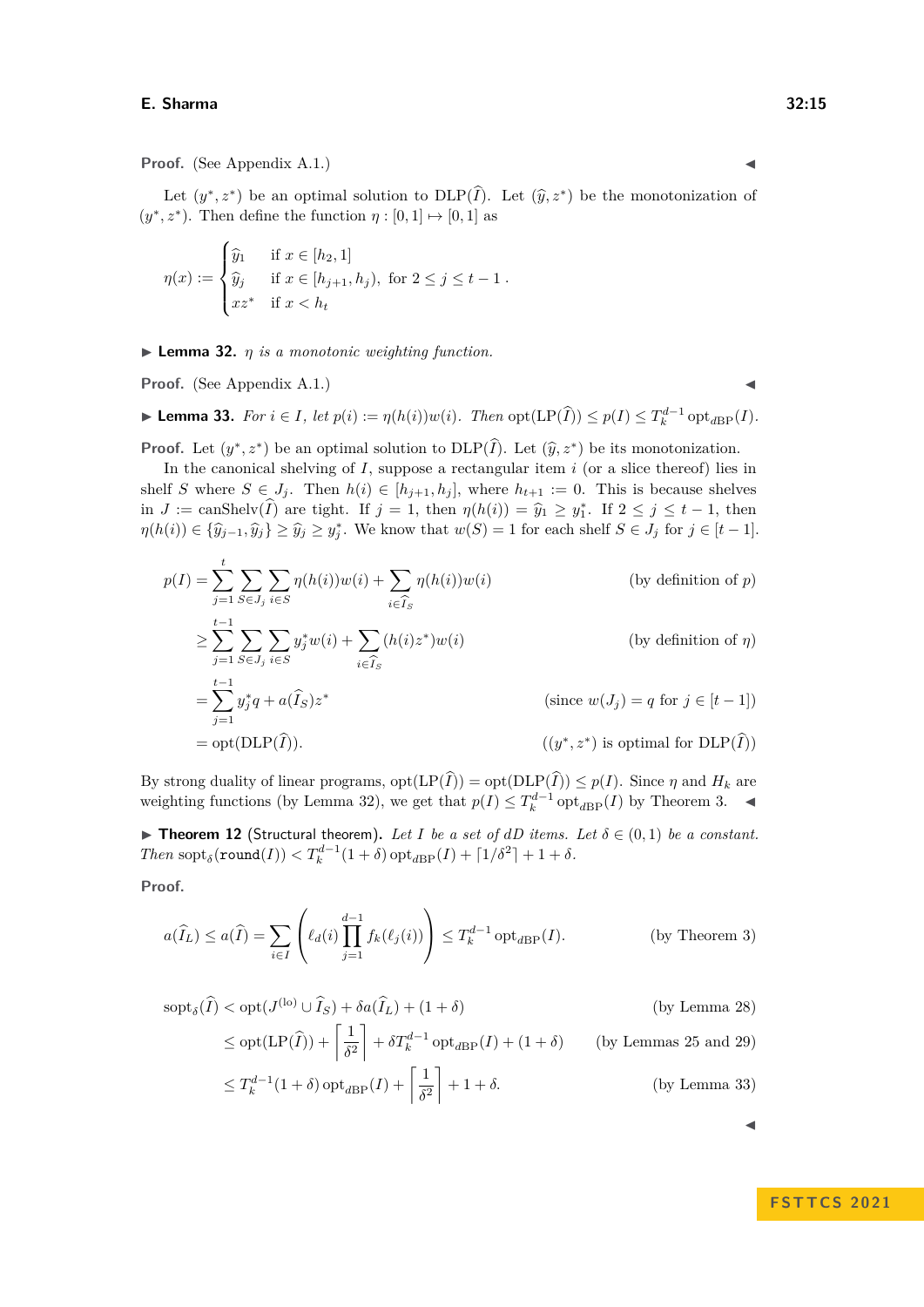#### **32:16 Harmonic Algorithms for Packing** *d***-Dimensional Cuboids**

#### **References**

- <span id="page-15-5"></span>**1** Mauro Maria Baldi, Guido Perboli, and Roberto Tadei. The three-dimensional knapsack problem with balancing constraints. *Applied Mathematics and Computation*, 218(19):9802–9818, 2012. [doi:10.1016/j.amc.2012.03.052](https://doi.org/10.1016/j.amc.2012.03.052).
- <span id="page-15-15"></span>**2** János Balogh, József Békési, György Dósa, Leah Epstein, and Asaf Levin. A new and improved algorithm for online bin packing. In *European Symposium on Algorithms (ESA)*, pages 5:1–5:14, 2018. [doi:10.4230/LIPIcs.ESA.2018.5](https://doi.org/10.4230/LIPIcs.ESA.2018.5).
- <span id="page-15-6"></span>**3** Nikhil Bansal, Alberto Caprara, and Maxim Sviridenko. A new approximation method for set covering problems, with applications to multidimensional bin packing. *SIAM Journal on Computing*, 39(4):1256–1278, 2010. [doi:10.1137/080736831](https://doi.org/10.1137/080736831).
- <span id="page-15-10"></span>**4** Nikhil Bansal, Xin Han, Kazuo Iwama, Maxim Sviridenko, and Guochuan Zhang. A harmonic algorithm for the 3d strip packing problem. *SIAM Journal on Computing*, 42(2):579–592, 2013. [doi:10.1137/070691607](https://doi.org/10.1137/070691607).
- <span id="page-15-8"></span>**5** Nikhil Bansal and Arindam Khan. Improved approximation algorithm for two-dimensional bin packing. In *ACM-SIAM Symposium on Discrete Algorithms (SODA)*, pages 13–25, 2014. [doi:10.1137/1.9781611973402.2](https://doi.org/10.1137/1.9781611973402.2).
- <span id="page-15-9"></span>**6** Nikhil Bansal and Maxim Sviridenko. New approximability and inapproximability results for 2-dimensional bin packing. In *ACM-SIAM Symposium on Discrete Algorithms (SODA)*, pages 196–203, 2004.
- <span id="page-15-1"></span>**7** Andreas Bortfeldt and Gerhard Wäscher. Constraints in container loading–a state-of-the-art review. *European Journal of Operational Research*, 229(1):1–20, 2013. [doi:10.1016/j.ejor.](https://doi.org/10.1016/j.ejor.2012.12.006) [2012.12.006](https://doi.org/10.1016/j.ejor.2012.12.006).
- <span id="page-15-0"></span>**8** Alberto Caprara. Packing *d*-dimensional bins in *d* stages. *Mathematics of Operations Research*, 33:203–215, February 2008. [doi:10.1287/moor.1070.0289](https://doi.org/10.1287/moor.1070.0289).
- <span id="page-15-3"></span>**9** Edward G. Coffman, János Csirik, Gábor Galambos, Silvano Martello, and Daniele Vigo. Bin packing approximation algorithms: survey and classification. In *Handbook of combinatorial optimization*, pages 455–531. Springer New York, 2013.
- <span id="page-15-4"></span>**10** Edward G. Coffman, Michael R. Garey, David S. Johnson, and Robert E. Tarjan. Performance bounds for level-oriented two-dimensional packing algorithms. *SIAM Journal on Computing*, 9:808–826, 1980. [doi:10.1137/0209062](https://doi.org/10.1137/0209062).
- <span id="page-15-13"></span>**11** János Csirik and André van Vliet. An on-line algorithm for multidimensional bin packing. *Operations Research Letters*, 13(3):149–158, 1993. [doi:10.1016/0167-6377\(93\)90004-Z](https://doi.org/10.1016/0167-6377(93)90004-Z).
- <span id="page-15-12"></span>**12** Leah Epstein and Rob van Stee. Optimal online algorithms for multidimensional packing problems. *SIAM Journal on Computing*, 35(2):431–448, 2005. [doi:10.1137/S0097539705446895](https://doi.org/10.1137/S0097539705446895).
- <span id="page-15-11"></span>**13** Leah Epstein and Rob van Stee. This side up! *ACM Transactions on Algorithms (TALG)*, 2(2):228–243, 2006. [doi:10.1145/1150334.1150339](https://doi.org/10.1145/1150334.1150339).
- <span id="page-15-17"></span>**14** Sándor P. Fekete and Jörg Schepers. A general framework for bounds for higher-dimensional orthogonal packing problems. *Mathematical Methods of Operations Research*, 60(2):311–329, 2004. [doi:10.1007/s001860400376](https://doi.org/10.1007/s001860400376).
- <span id="page-15-18"></span>**15** Wenceslas Fernandez de la Vega and George S. Lueker. Bin packing can be solved within 1 + *ε* in linear time. *Combinatorica*, 1(4):349–355, 1981. [doi:10.1007/BF02579456](https://doi.org/10.1007/BF02579456).
- <span id="page-15-2"></span>**16** Paul C. Gilmore and Ralph E. Gomory. A linear programming approach to the cutting-stock problem. *Operations Research*, 9(6):849–859, 1961. [doi:10.1287/opre.9.6.849](https://doi.org/10.1287/opre.9.6.849).
- <span id="page-15-16"></span>**17** Xin Han, Francis YL Chin, Hing-Fung Ting, Guochuan Zhang, and Yong Zhang. A new upper bound 2.5545 on 2D online bin packing. *ACM Transactions on Algorithms (TALG)*, 7(4):1–18, 2011. [doi:10.1145/2000807.2000818](https://doi.org/10.1145/2000807.2000818).
- <span id="page-15-14"></span>**18** Klaus Jansen. A  $(3/2 + \varepsilon)$  approximation algorithm for scheduling moldable and non-moldable parallel tasks. In *Symposium on Parallelism in Algorithms and Architectures (SPAA)*, pages 224–235, 2012. [doi:10.1145/2312005.2312048](https://doi.org/10.1145/2312005.2312048).
- <span id="page-15-7"></span>**19** Klaus Jansen and Lars Prädel. New approximability results for two-dimensional bin packing. In *ACM-SIAM Symposium on Discrete Algorithms (SODA)*, pages 919–936, 2013. [doi:](https://doi.org/10.1007/s00453-014-9943-z) [10.1007/s00453-014-9943-z](https://doi.org/10.1007/s00453-014-9943-z).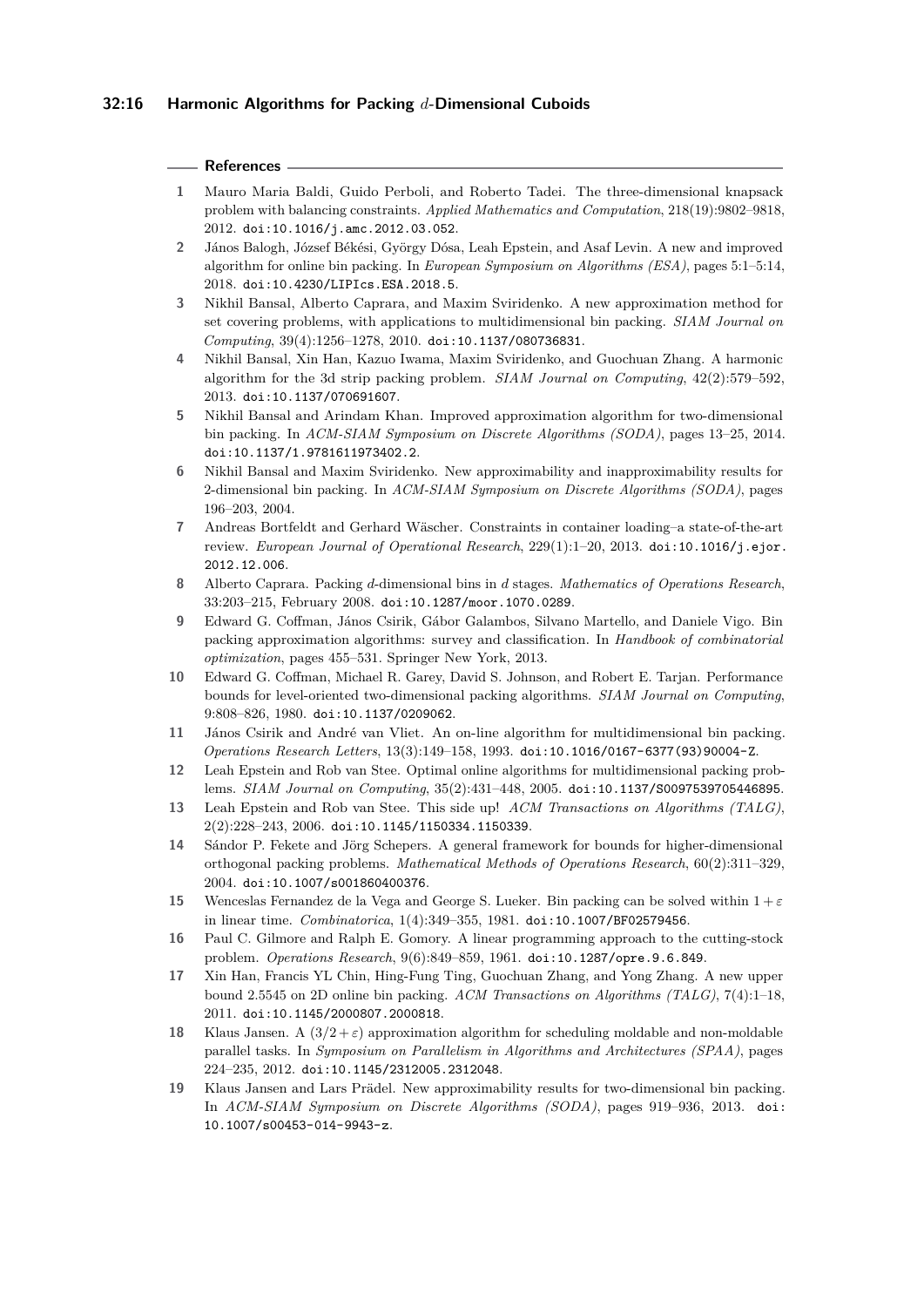- <span id="page-16-4"></span>**20** Klaus Jansen and Lars Prädel. A new asymptotic approximation algorithm for 3-dimensional strip packing. In *SOFSEM*, pages 327–338, 2014. [doi:10.1007/978-3-319-04298-5\\_29](https://doi.org/10.1007/978-3-319-04298-5_29).
- <span id="page-16-3"></span>**21** Klaus Jansen and Rob van Stee. On strip packing with rotations. In *Symposium on Theory of Computing (STOC)*, pages 755–761. ACM, 2005. [doi:10.1145/1060590.1060702](https://doi.org/10.1145/1060590.1060702).
- <span id="page-16-2"></span>**22** Claire Kenyon and Eric Rémila. Approximate strip packing. In *Foundations of Computer Science (FOCS)*, pages 31–36, 1996. [doi:10.1109/SFCS.1996.548461](https://doi.org/10.1109/SFCS.1996.548461).
- <span id="page-16-6"></span>**23** Eugene L Lawler. Fast approximation algorithms for knapsack problems. *Mathematics of Operations Research*, 4(4):339–356, 1979. [doi:10.1287/moor.4.4.339](https://doi.org/10.1287/moor.4.4.339).
- <span id="page-16-0"></span>**24** C. C. Lee and D. T. Lee. A simple on-line bin-packing algorithm. *Journal of the ACM*, 32(3):562–572, July 1985. [doi:10.1145/3828.3833](https://doi.org/10.1145/3828.3833).
- <span id="page-16-5"></span>**25** Flavio Keidi Miyazawa and Yoshiko Wakabayashi. Three-dimensional packings with rotations. *Computers & Operations Research*, 36(10):2801–2815, 2009. [doi:10.1016/j.cor.2008.12.015](https://doi.org/10.1016/j.cor.2008.12.015).
- <span id="page-16-12"></span>**26** James Munkres. Algorithms for the assignment and transportation problems. *Journal of the Society for Industrial and Applied Mathematics*, 5(1):32–38, 1957.
- <span id="page-16-7"></span>**27** Boaz Patt-Shamir and Dror Rawitz. Vector bin packing with multiple-choice. *Discrete Applied Mathematics*, 160(10-11):1591–1600, 2012. [doi:10.1016/j.dam.2012.02.020](https://doi.org/10.1016/j.dam.2012.02.020).
- <span id="page-16-9"></span>**28** Prakash Ramanan, Donna J Brown, Chung-Chieh Lee, and Der-Tsai Lee. On-line bin packing in linear time. *Journal of Algorithms*, 10(3):305–326, 1989. [doi:10.1016/0196-6774\(89\)](https://doi.org/10.1016/0196-6774(89)90031-X) [90031-X](https://doi.org/10.1016/0196-6774(89)90031-X).
- <span id="page-16-10"></span>**29** Steven S Seiden. On the online bin packing problem. *Journal of the ACM*, 49(5):640–671, 2002. [doi:10.1145/585265.585269](https://doi.org/10.1145/585265.585269).
- <span id="page-16-11"></span>**30** Eklavya Sharma. Harmonic algorithms for packing *d*-dimensional cuboids into bins. *ArXiv*, 2011.10963, 2020. [arXiv:2011.10963](http://arxiv.org/abs/2011.10963).
- <span id="page-16-1"></span>**31** Y. G. Stoyan and Andrey M. Chugay. Packing different cuboids with rotations and spheres into a cuboid. *Advances in Decision Sciences*, 2014, 2014. [doi:10.1155/2014/571743](https://doi.org/10.1155/2014/571743).
- <span id="page-16-8"></span>**32** Hu Zhang and Klaus Jansen. Scheduling malleable tasks. In *Handbook of Approximation Algorithms and Metaheuristics*. Chapman & Hall/CRC, 2007.

## **A Details of the** HGaP*<sup>k</sup>* **Algorithm**

## <span id="page-16-13"></span>**A.1** Details of the Weighting Function from  $\text{DLP}(\hat{I})$

<span id="page-16-14"></span> $\blacktriangleright$  **Transformation 34.** Let  $(y, z)$  be a feasible solution to  $\text{DLP}(\widehat{I})$  *(see Section [5.5.3](#page-13-1) for the definition of*  $DLP(\widehat{I})$ *). Let*  $s \in [t-1]$ *. Define*  $y_t := 0$  *and*  $h_{t+1} := 0$ *. Then change*  $y_s$  *to*  $\max(y_s, y_{s+1} + (h_{s+1} - h_{s+2})z).$ 

<span id="page-16-15"></span> $\blacktriangleright$  **Lemma 35.** Let  $(y, z)$  be a feasible solution to  $\text{DLP}(\widehat{I})$  and  $(\widehat{y}, z)$  be the result of applying *Transformation*  $34$  *to*  $(y, z)$  *with parameter*  $s \in [t-1]$ *. Then*  $(\widehat{y}, z)$  *is feasible for*  $DLP(\widehat{I})$ *.* 

**Proof.** For a configuration C, let  $f(C, y, z) := C^T y + (1 - h_C)z$ , where  $C^T y := \sum_{j=1}^{t-1} C_j y_j$ . Since  $(y, z)$  is feasible for  $DLP(\widehat{I}), f(C, y, z) \leq 1$ . As per Transformation [34,](#page-16-14)

$$
\widehat{y}_j := \begin{cases} \max(y_s, y_{s+1} + (h_{s+1} - h_{s+2})z) & j = s \\ y_j & j \neq s \end{cases}.
$$

If  $y_s \ge y_{s+1} + (h_{s+1} - h_{s+2})z$ , then  $\hat{y} = y$ , so  $(\hat{y}, z)$  would be feasible for  $DLP(\hat{I})$ . So now assume that  $y_s < y_{s+1} + (h_{s+1} - h_{s+2})z$ .

Let *C* be a configuration. Define  $C_t := 0$ . Let

$$
\widehat{C}_j := \begin{cases} 0 & j = s \\ C_s + C_{s+1} & j = s+1 \\ C_j & \text{otherwise} \end{cases}.
$$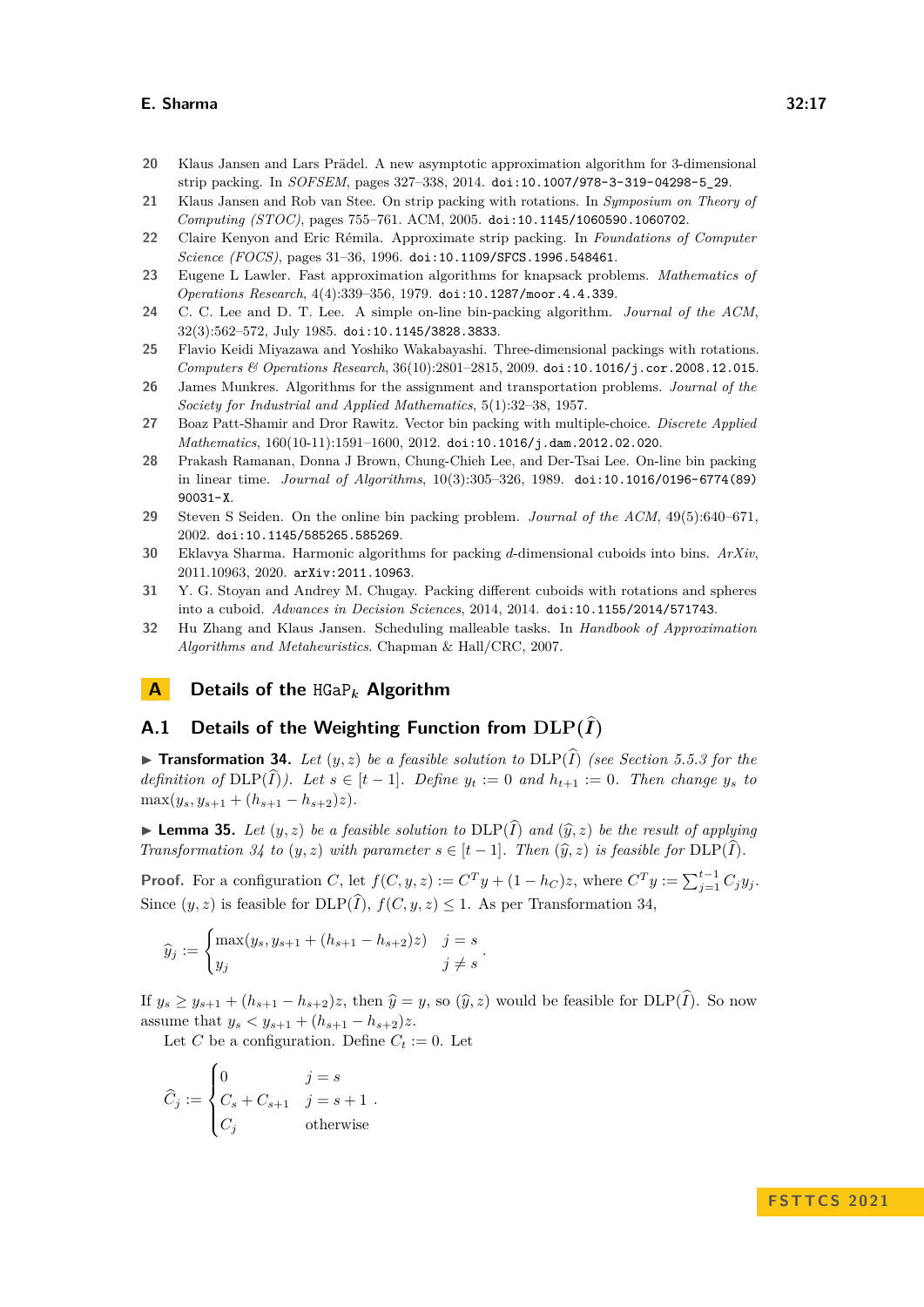#### **32:18 Harmonic Algorithms for Packing** *d***-Dimensional Cuboids**

Then,  $C^T\widehat{y} - \widehat{C}^T y = C_s \widehat{y}_s + C_{s+1} \widehat{y}_{s+1} - \widehat{C}_s y_s - \widehat{C}_{s+1} y_{s+1} = C_s (h_{s+1} - h_{s+2}) z$ Also,  $h_{\hat{G}} - h_C = \hat{C}_s h_{s+1} + \hat{C}_{s+1} h_{s+2} - C_s h_{s+1} - C_{s+1} h_{s+2} = -C_s (h_{s+1} - h_{s+2}).$ Since  $h_{\widehat{C}} \leq h_C \leq 1$ ,  $\widehat{C}$  is a configuration.

$$
f(C, \hat{y}, z) = C^T \hat{y} + (1 - h_C)z
$$
  
=  $(\hat{C}^T y + C_s (h_{s+1} - h_{s+2})z) + (1 - h_{\hat{C}} - C_s (h_{s+1} - h_{s+2}))z$   
=  $f(\hat{C}, y, z) \le 1$ .

Therefore,  $(\widehat{y}, z)$  is feasible for  $DLP(\widehat{I})$ .

 $\blacktriangleright$  **Lemma 31.** Let  $(y, z)$  be a feasible solution to  $\text{DLP}(\hat{I})$ . Let  $(\hat{y}, z)$  be the monotonization *of*  $(y, z)$ *. Then*  $(\widehat{y}, z)$  *is a feasible solution to*  $DLP(\widehat{I})$ *.* 

**Proof.**  $(\hat{y}, z)$  can be obtained by multiple applications of Transformation [34:](#page-16-14) first with *<sup>s</sup>* <sup>=</sup> *<sup>t</sup>*−1, then *<sup>s</sup>* <sup>=</sup> *<sup>t</sup>*−2, and so on till *<sup>s</sup>* = 1. By Lemma [35,](#page-16-15) (*y, z* <sup>b</sup> ) is feasible for DLP(*I*b). ◀

 $\blacktriangleright$  **Lemma 32.** *η is a monotonic weighting function.* 

**Proof.** *η* is monotonic by the definition of monotonization.

Let  $X \subseteq (0,1]$  be a finite set such that  $\text{sum}(X) \leq 1$ . Let  $X_0 := X \cap [0,h_t)$ , let *X*<sub>1</sub> := *X* ∩ [*h*<sub>2</sub>, 1] and for  $2 \leq j \leq t - 1$ , let *X<sub>j</sub>* := *X* ∩ [*h*<sub>j+1</sub>, *h*<sub>j</sub>). Let *C* ∈  $\mathbb{Z}_{\geq 0}^{t-1}$  such that  $C_j := |X_j|$ . Let  $h_C := \sum_{j=1}^{t-1} C_j h_{j+1}$ .

$$
1 \ge \text{sum}(X) = \text{sum}(X_0) + \sum_{j=1}^{t-1} \text{sum}(X_j)
$$
  
 
$$
\ge \text{sum}(X_0) + \sum_{j=1}^{t-1} C_j h_{j+1} \quad \text{(for } j \ge 1 \text{, each element in } X_j \text{ is at least } h_{j+1})
$$
  
=  $\text{sum}(X_0) + h_C.$ 

Since  $h_C \leq 1 - \text{sum}(X_0) \leq 1$ , *C* is a configuration. Therefore,

$$
\sum_{x \in X} \eta(x) = \sum_{j=0}^{t-1} \sum_{x \in X_j} \eta(x) = z^* \operatorname{sum}(X_0) + \sum_{j=1}^{t-1} C_j \widehat{y}_j
$$
 (by definition of  $\eta$ )  
\n
$$
\leq (1 - h_C)z^* + C^T \widehat{y}
$$
 (h<sub>C</sub>  $\leq$  1 – sum(*X*<sub>0</sub>))  
\n $\leq$  1. (*C* is a configuration and  $(\widehat{y}, z^*)$  is feasible for DLP( $\widehat{I}$ ) by Lemma 31)

◀

#### <span id="page-17-0"></span>**A.2 Guessing Shelves and Bins**

We want guessShelves( $\hat{\mathcal{I}}, \delta$ ) to return all possible packings of empty shelves into at most  $n := |\mathcal{I}|$  bins such that each packing is structured for  $(\text{flat}(\mathcal{I}), \delta)$ .

Let  $H := \{h(i) : i \in \text{flat}(\hat{\mathcal{I}})\}\)$ . Let  $N := |\text{flat}(\hat{\mathcal{I}})|$ . guessShelves( $\hat{\mathcal{I}}, \delta$ ) starts by picking the distinct heights of shelves by iterating over all subsets of *H* of size at most  $\lceil 1/\delta^2 \rceil$ . There are at most  $N^{\lceil 1/\delta^2 \rceil} + 1$  such subsets. Let  $\widetilde{H} := \{h_1, h_2, \ldots, h_t\}$  be one such guess, where  $t \leq \lceil 1/\delta^2 \rceil$ . Without loss of generality, assume  $h_1 > h_2 > \ldots > h_t > \delta$ .

Next, guessShelves needs to decide the number of shelves of each height and a packing of those shelves into bins. Let  $C \in \mathbb{Z}_{\geq 0}^t$  such that  $h_C := \sum_{j=1}^{t-1} C_j h_j \leq 1$ . Then *C* is called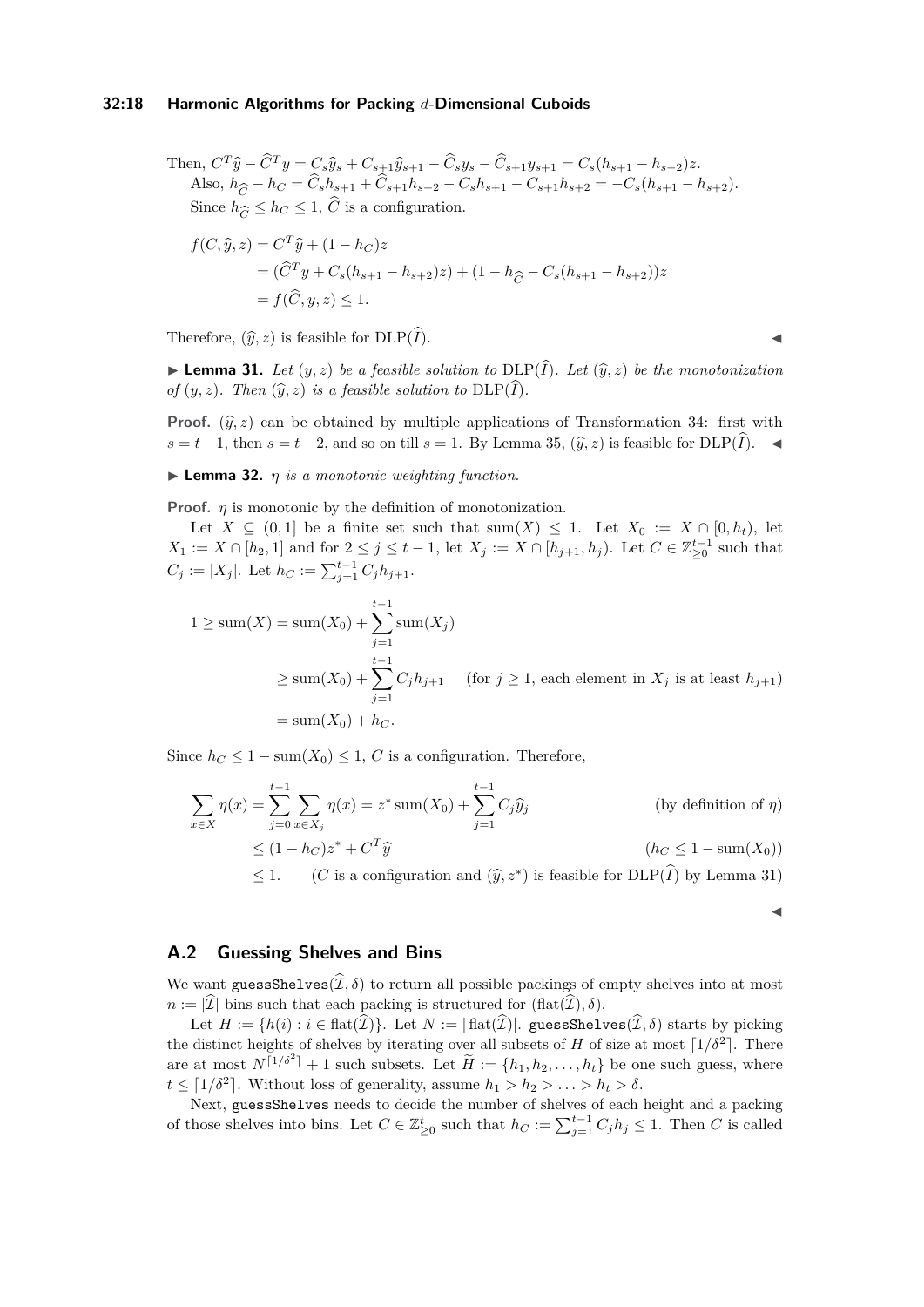a configuration. *C* represents a set of shelves that can be packed into a bin and where  $C_i$ shelves have height *h<sub>j</sub>*. Let C be the set of all configurations. We can pack at most  $\lceil 1/\delta \rceil - 1$ items into a bin because  $h_t > \delta$ . By Lemma [1,](#page-3-2) we get

$$
|\mathcal{C}| \le {\lceil 1/\delta \rceil - 1 + t \choose t} \le {\lceil 1/\delta \rceil - 1 + \lceil 1/\delta^2 \rceil \choose \lceil 1/\delta \rceil - 1} \le {\lceil \frac{1}{\delta^2} \rceil + 1}^{1/\delta}.
$$

There can be at most *n* bins, and guessShelves has to decide the configuration of each bin. By Lemma [1,](#page-3-2) the number of ways of doing this is at most  $\binom{|C|+n}{|C|}$  $\binom{2+n}{|C|} \leq (n+1)^{|C|}$ . Therefore, guessShelves computes all configurations and then iterates over all  $\binom{|{\cal C}|+n}{|{\cal C}|}$  $\binom{2+n}{|C|}$  combinations of these configs. This completes the description of guessShelves and proves Theorem [13.](#page-8-0)

#### <span id="page-18-0"></span>**A.3** chooseAndPack

chooseAndPack $(\widehat{\mathcal{I}}, P, \delta)$  takes as input a set  $\widehat{\mathcal{I}}$  of 2D itemsets, a packing *P* of empty shelves into bins and constant  $\delta \in (0,1)$ . It tries to pack  $\hat{\mathcal{I}}$  into *P* and one additional shelf. Before we design chooseAndPack, let us see how to handle a special case.  $\hat{\mathcal{I}}$  is called  $\delta$ -simple iff the width of each  $\delta$ -large item in flat $(\widehat{\mathcal{I}})$  is a multiple of  $1/|\widehat{\mathcal{I}}|$ .

Let *P* be a bin packing of empty shelves. Let  $h_1 > h_2 > \ldots > h_t$  be the distinct heights of the shelves in *P*, where  $h_t > \delta$ . We will use dynamic programming to either pack a simple instance  $\mathcal I$  into  $P$  or claim that no assortment of  $\mathcal I$  can be packed into  $P$ . Call this algorithm  $\texttt{simpleChooseAndPack}(\widehat{\mathcal{I}}, P, \delta).$ 

Let  $\hat{\mathcal{I}} := \{I_1, I_2, \ldots, I_n\}$ . For  $j \in \{0, 1, \ldots, n\}$ , define  $\hat{\mathcal{I}}_j := \{I_1, I_2, \ldots, I_j\}$ , i.e.,  $\hat{\mathcal{I}}_j$ contains the first *j* itemsets from  $\hat{\mathcal{I}}$ . Let  $\vec{u} := [u_1, u_2, \dots, u_t] \in \{0, 1, \dots, n^2\}^t$  be a vector. Let  $\Phi(j, \vec{u})$  be the set of all assortments of  $\widehat{\mathcal{I}}_j$  that can be packed into *t* shelves, where the  $r<sup>th</sup>$  shelf has height  $h_r$  and width  $u_r/n$ . For a set *K* of items, define smallArea(*K*) as the total area of *δ*-small items in *K*. Define  $g(j, \vec{u}) := \min_{K \in \Phi(j, \vec{u})} \text{smallArea}(K)$ . If  $\Phi(j, \vec{u}) = \emptyset$ , then we let  $g(j, \vec{u}) = \infty$ .

We will show how to compute  $g(j, \vec{u})$  for all  $j \in \{0, 1, \ldots, n\}$  and all  $\vec{u} \in \{0, 1, \ldots, n^2\}^t$ using dynamic programming. Let there be  $n_r$  shelves in *P* having height  $h_r$ . Then for  $j = n$ and  $u_r = n_r n$ ,  $\hat{\mathcal{I}}$  can be packed into *P* iff  $g(j, \vec{u})$  is at most the area of non-shelf space in *P*.

Note that in any solution *K* corresponding to  $g(j, \vec{u})$ , we can assume without loss of generality that the item *i* from  $K \cap I_j$  is placed in the smallest shelves possible. This is because we can always swap *i* with the slices of items in those shelves. This observation gives us the following recurrence relation for  $g(j, \vec{u})$ :

$$
g(j,\vec{u}) = \begin{cases} \infty & \text{if } u_j < 0 \text{ for some } j \in [t] \\ 0 & \text{if } n = 0 \text{ and } u_j \ge 0 \text{ for all } j \in [t] \\ \min_{i \in I_j} \left( \begin{array}{c} \text{smallArea}(\{i\}) \\ +g(j-1, \text{reduce}(\vec{u}, i)) \end{array} \right) & \text{if } n > 0 \text{ and } u_j \ge 0 \text{ for all } j \in [t] \end{cases} (1)
$$

Here reduce( $\vec{u}, i$ ) is a vector obtained as follows: If *i* is  $\delta$ -small, then reduce( $\vec{u}, i$ ) :=  $\vec{u}$ . Otherwise, initialize x to  $w(i)$ . Let  $p_i$  be the largest integer r such that  $h(i) \leq h_r$ . For r varying from  $p_i$  to 2, subtract  $\min(x, u_j)$  from x and  $u_j$ . Then subtract x from  $u_1$ . The new value of  $\vec{u}$  is defined to be the output of reduce( $\vec{u}, i$ ).

The recurrence relation allows us to compute  $g(j, \vec{u})$  for all *j* and  $\vec{u}$  using dynamic programming in time  $O(Nn^{2t})$  time, where  $N := |\text{flat}(\hat{\mathcal{I}})|$ . With a bit more work, we can also compute the corresponding assortment *K*, if one exists. Therefore, simpleChooseAndPack( $\hat{\mathcal{I}}, P, \delta$ ) computes a packing of  $\hat{\mathcal{I}}$  into *P* if one exists, or returns null if no assortment of  $\hat{\mathcal{I}}$  can be packed into *P*.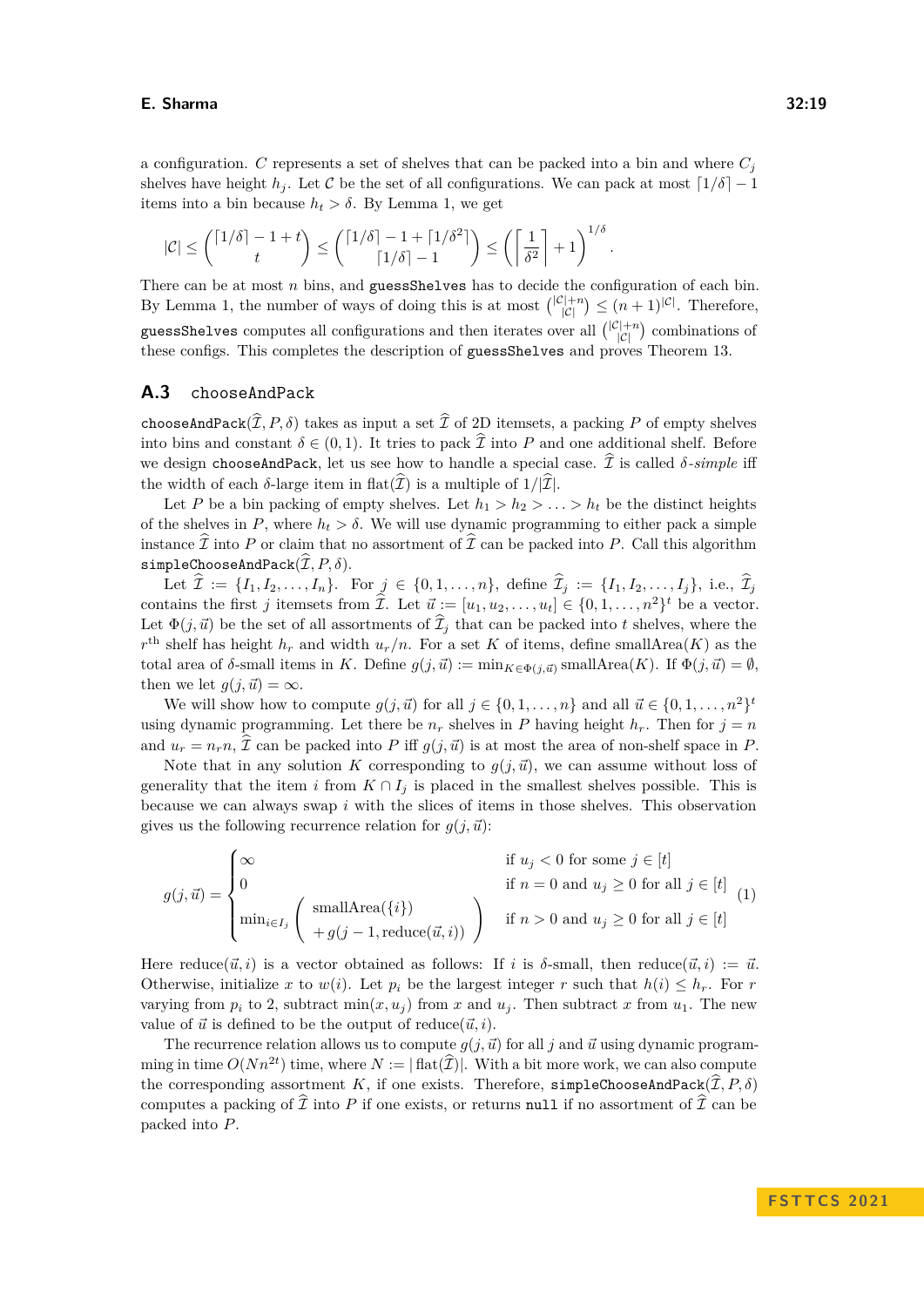#### **32:20 Harmonic Algorithms for Packing** *d***-Dimensional Cuboids**

Now we will look at the case where  $\hat{\mathcal{I}}$  is not  $\delta$ -simple. Let  $\hat{\mathcal{I}}'$  be the instance obtained by rounding up the width of each  $\delta$ -large item in  $\hat{\mathcal{I}}$  to a multiple of  $1/n$ , where  $n :=$  $|\hat{\mathcal{I}}|$ . Let  $\overline{P}$  be the bin packing obtained by adding another bin to P containing a single shelf of height  $h_1$ . chooseAndPack $(\widehat{\mathcal{I}}, P, \delta)$  computes  $\widehat{\mathcal{I}}'$  and  $\overline{P}$  and returns the output of  $\texttt{simpleChooseAndPack}(\widehat{\mathcal{I}}', \overline{P}, \delta).$ 

 $\blacktriangleright$  **Theorem 15.** *If the output of chooseAndPack* $(\widehat{\mathcal{I}}, P, \delta)$  *is not null, then the output*  $\overline{P}$  *is a shelf-based*  $\delta$ -fractional packing of some assortment of  $\widehat{\mathcal{I}}$  such that  $|\overline{P}| \leq |P| + 1$  and the *distinct shelf heights in*  $\overline{P}$  *are the same as that in*  $P$ *.* 

**Proof.** Follows from the definition of simpleChooseAndPack.

 $\triangleright$  **Theorem 14.** If there exists an assortment  $\widehat{K}$  of  $\widehat{T}$  having a structured  $\delta$ -fractional bin *packing*  $P$ *, then* chooseAndPack $(\hat{\mathcal{I}}, P, \delta)$  *does not output null.* 

**Proof.** Let  $\hat{K}$ ' be the items obtained by rounding up the width of each item in  $\hat{K}$  to a multiple of  $1/n$ . Then  $\hat{K}'$  is an assortment of  $\hat{\mathcal{I}}'$ . We will show that  $\hat{K}'$  fits into  $\overline{P}$ , so  $\texttt{simpleChooseAndPack}(\hat{\mathcal{I}}', \overline{P}, \delta) \text{ will not output null.}$ 

Slice each item  $i \in \hat{K}'$  into two pieces using a vertical cut such that one piece has width equal to the original width of *i* in  $\widehat{K}$ , and the other piece has width less than  $1/n$ . This splits  $\hat{K}$ <sup>*i*</sup> into sets  $\hat{K}$  and *T*. *T* contains at most *n* items, each of width less than 1/*n*. Therefore, we can pack  $\widehat{K}$  into *P* and we can pack *T* into the newly-created shelf of height  $h_1$ . Therefore,  $\widehat{K}'$  can be packed into  $\overline{P}$ , so simpleChooseAndPack $(\widehat{\mathcal{I}}', \overline{P}, \delta)$  won't output null.

**Finds 16.** chooseAndPack $(\widehat{\mathcal{I}}, P, \delta)$  *runs in*  $O(Nn^{2\lceil 1/\delta^2 \rceil})$  *time. Here*  $N := |\text{flat}(\widehat{\mathcal{I}})|$ *,*  $n := |\mathcal{I}|$ .

**Proof.** The running time of chooseAndPack $(\hat{\mathcal{I}}, P, \delta)$  is dominated by computing  $g(j, \vec{u})$  for all *j* and  $\vec{u}$ , which takes  $O(Nn^{2t})$  time. Since *P* is structured for  $(\hat{\mathcal{I}}, \delta)$ , the number of distinct shelves in *P*, which is *t*, is at most  $\lceil 1/\delta^2 \rceil$ .  $\mathbb{R}$ .  $\mathbb{R}$ 

## <span id="page-19-0"></span>**A.4** inflate

Let *I* be a set of *d*D items. Let *P* be a shelf-based *δ*-fractional bin packing of  $\hat{I} := \text{round}(I)$ into *m* bins, where the shelves have *t* distinct heights:  $h_1 > \ldots > h_t > \delta$ . We will design an algorithm  $\inf \text{late}(P)$  that packs *I* into approximately |*P*| bins. Let  $\hat{I}_L := \{i \in \hat{I} : h(i) > \delta\}$ and  $\widehat{I}_S := \widehat{I} - \widehat{I}_L$ . Let there be *Q* distinct base types in *I* (so  $Q \leq k^{d-1}$ ).

## <span id="page-19-1"></span>**A.4.1 Separating Base Types**

We will now impose an additional constraint over *P*: items in each shelf must have the same btype. This will be helpful later, when we will try to compute a packing of *d*D items *I*.

Separating base types of  $\widehat{I}_S$  is easy, since we can slice them in both directions. An analogy is to think of a mixture of multiple immiscible liquids settling into equilibrium.

Let there be  $n_j$  shelves of height  $h_j$ . Let  $\widehat{I}_j$  be the items packed into shelves of height  $h_j$ . Therefore,  $w(\tilde{I}_j) \leq n_j$ . Let  $\tilde{I}_{j,q} \subseteq \tilde{I}_j$  be the items of base type  $q \in [Q]$ .

For each *q*, pack  $I_{j,q}$  into  $[w(I_{j,q})]$  shelves of height  $h_j$  (slicing items if needed). For these newly-created shelves, define the btype of the shelf to be the btype of the items in it. Let the number of newly-created shelves of height  $h_j$  be  $n'_j$ . Then

$$
n'_{j} = \sum_{q=1}^{Q} \lceil w(\widehat{I}_{j,q}) \rceil < \sum_{q=1}^{Q} w(\widehat{I}_{j,q}) + Q \le n_{j} + Q \implies n'_{j} \le n_{j} + Q - 1.
$$

 $n<sub>j</sub>$  of these shelves can be packed into existing bins in place of the old shelves. The remaining  $n'_j - n_j \leq Q - 1$  shelves can be packed on the base of new bins.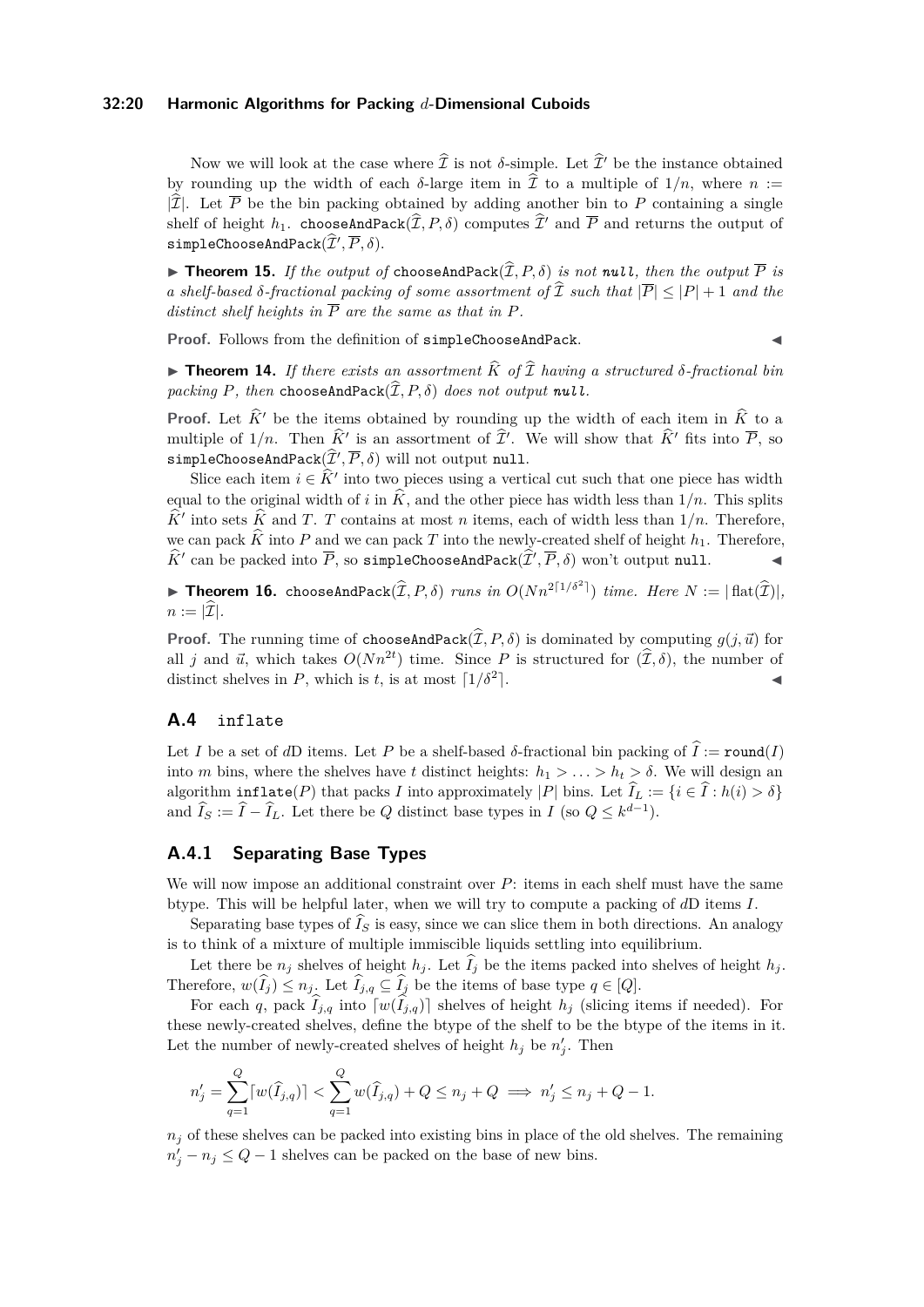Therefore, by using at most  $t(Q-1)$  new bins, we can ensure that for every shelf, all items in that shelf have the same btype. These new bins don't contain any items from  $\widehat{I}_S$ . Call this new bin packing  $P'$ . This transformation takes  $O(|I|d \log |I|)$  time.

## **A.4.2 Forbidding Horizontal Slicing**

We will now use  $P'$  to compute a shelf-based bin packing  $P''$  of  $\widehat{I}$  where items in  $\widehat{I}$  can be sliced using vertical cuts only.

Let  $\hat{I}_{q,S}$  be the items in  $\hat{I}_S$  of base type *q*. Pack items  $\hat{I}_{q,S}$  into shelves using [canShelv.](#page-10-2) Suppose canShelv used  $m_q$  shelves to pack  $I_{q,S}$ . For  $j \in [m_q]$ , let  $h_{q,j}$  be the height of the  $j^{\text{th}}$  shelf. Let  $H_q := \sum_{j=1}^{m_q} h_{q,j}$  and  $H := \sum_{q=1}^{Q'} H_q$ . Since for  $j \in [m_q - 1]$ , all items in the  $j^{\text{th}}$  shelf have height at least  $h_{q,j+1}$ ,

$$
a(\widehat{I}_{q,S}) > \sum_{j=1}^{m_q - 1} h_{q,j+1} \ge H_q - h_{q,1} \ge H_q - \delta.
$$

Therefore,  $H < a(\hat{I}_S) + Q\delta$ . Let  $\hat{J}_S$  be the set of these newly-created shelves.

Use Next-Fit to pack  $\widehat{J}_S$  into the space used by  $\widehat{I}_S$  in *P'*.  $\widehat{I}_S$  uses at most *m* bins in *P'* (recall that  $m := |P|$ ). A height of less than  $\delta$  will remain unpacked in each of those bins. The total height occupied by  $\hat{I}_S$  in  $P'$  is  $a(\hat{I}_S)$ . Therefore, Next-Fit will pack a height of more than  $a(\widehat{I}_S) - \delta m$ .

Some shelves in  $\hat{J}_S$  may still be unpacked. Their total height will be less than *H* −  $(a(\widehat{I}_S) - \delta m) < \delta(Q+m)$ . We will pack these shelves into new bins using Next-Fit. The number of new bins used is at most  $\lceil \delta(Q+m)/(1-\delta) \rceil$ . Call this bin packing *P*<sup>*n*</sup>. The number of bins in  $P''$  is at most  $m' := m + t(Q - 1) + [\delta(Q + m)/(1 - \delta)].$ 

## <span id="page-20-0"></span>**A.4.3 Shelf-Based** *d***D packing**

We will now show how to convert the packing  $P''$  of  $\widehat{I}$  that uses  $m'$  bins into a packing of *I* that uses *m*′ *d*D bins.

First, we repack the items into the shelves. For each  $q \in [Q]$ , let  $\widehat{J}_q$  be the set of shelves in *P*<sup> $\prime\prime$ </sup> of btype *q*. Let  $\widetilde{I}^{[q]}$  be the items packed into  $\widehat{J}_q$ . Compute  $\widehat{J}_q^* := \text{canShelv}(\widetilde{I}^{[q]})$  and pack the shelves  $\widehat{J}_q^*$  into  $\widehat{J}_q$ . This is possible by Lemma [23.](#page-11-1)

This repacking gives us an ordering of shelves in  $\hat{J}_q$ . Number the shelves from 1 onwards. All items have at most 2 slices. If an item has 2 slices, and one slice is packed into shelf number p, then the other slice is packed into shelf number  $p + 1$ . The slice in shelf p is called the leading slice. Every shelf has at most one leading slice.

Let  $S_j$  be the *j*<sup>th</sup> shelf of  $\widehat{J}_q$ . Let  $R_j$  be the set of unsliced items in  $S_j$  and the item whose leading slice is in  $S_j$ . Order the items in  $R_j$  arbitrarily, except that the sliced item, if any, should be last. Then  $w(R_j - \text{last}(R_j)) < 1$ . So, we can use HDH-[unit](#page-4-3)-pack $_k^{[q]}(R_j)$  to pack  $R_j$ into a (*d* − 1)D bin. This (*d* − 1)D bin gives us a *d*D shelf whose height is the same as that of *S*<sup>*j*</sup>. On repeating this process for all shelves in  $\hat{J}_q$  and for all  $q \in [Q]$ , we get a packing of *I* into shelves. Since each *dD* shelf corresponds to a shelf in  $P''$  of the same height, we can pack these dD shelves into bins in the same way as  $P''$ . This gives us a bin packing of *I* into  $m'$  bins.

#### **A.4.4 The Algorithm**

Appendices [A.4.1–](#page-19-1)[A.4.3](#page-20-0) describe how to convert a shelf-based  $\delta$ -fractional packing *P* of  $\hat{I}$ having *t* distinct shelf heights into a shelf-based *d*D bin packing of *I*. We call this conversion algorithm inflate.